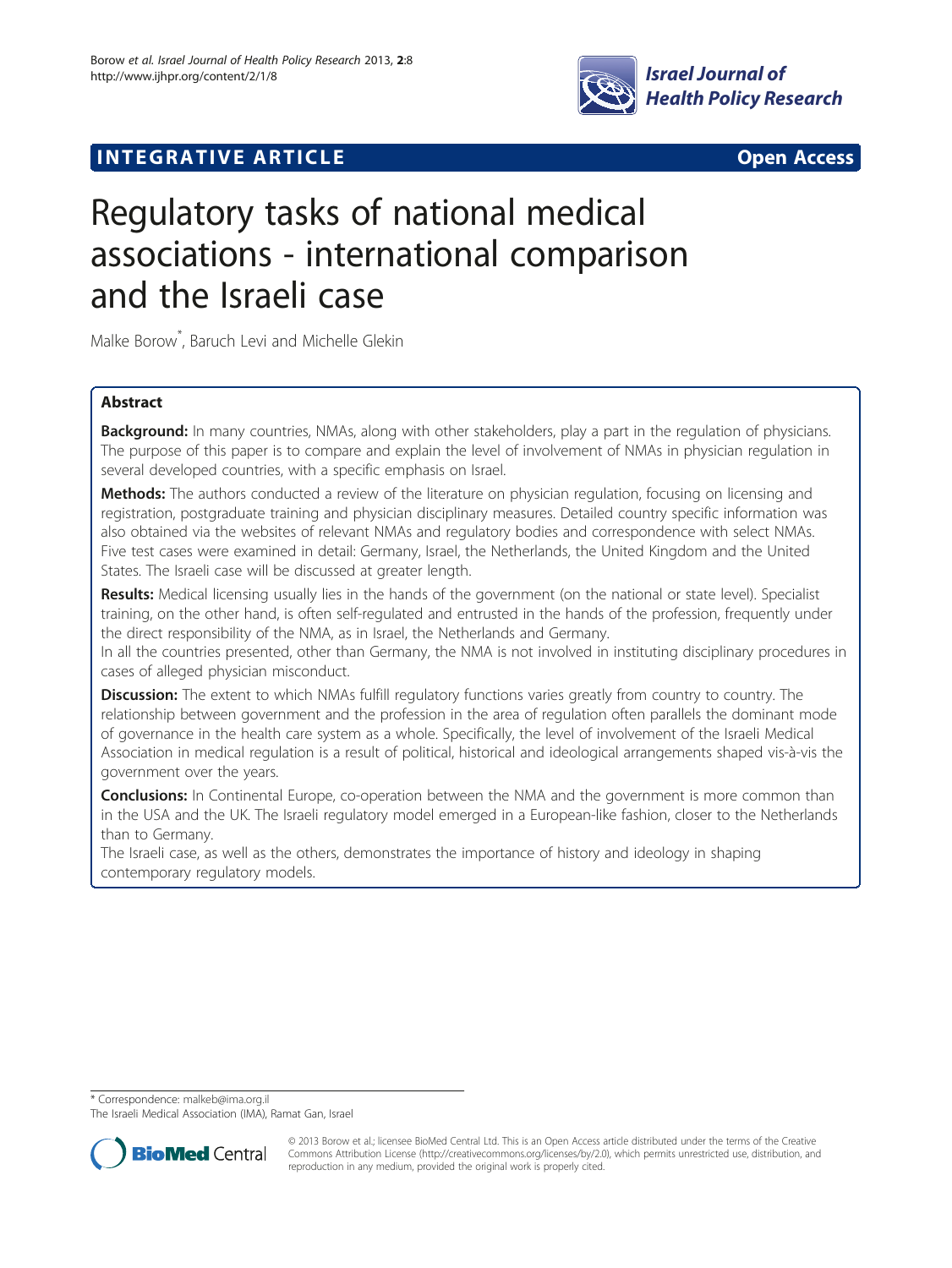#### Background

According to the saying, "there is power in numbers", and nowhere is this more true than in the case of professional associations. What an individual might not be able to achieve, can often be actualized as part of a larger group. Therefore, in a large number of developed and developing countries throughout the world, physicians are organized and/or represented by national medical associations (NMAs).

The role of the NMA is multi-faceted. It may serve as a trade union, professional standards setter, policy maker, ethical arbiter, disciplinarian, or some combination of the above. Certain functions may be statutory, most are not. Although the precise function of the medical association may vary from country to country, there are certain functions that are prevalent in many associations, among them: regulation, quality assurance, CME, ethics and public health policy.

With the development and expansion of the medical world and all that encompasses from an economic, ethical, statutory and policy point of view, most NMAs no longer view themselves solely as trade unions. Some do not see themselves as fulfilling that role at all. In a post by former American Medical Association (AMA) president Peter Carmel, he writes that the British Medical Association (BMA) "calls itself 'the independent trade union and professional association for doctors and medical students.' Note the initial emphasis on trade union-certainly something the AMA is not  $[1]$ ." (emphasis in the original)

Even where NMAs do fulfill the traditional role of trade union, their ambit today reaches much further. We set out to explore the key areas in which NMAs are involved. What regulatory functions do they assume? To what extent do they oversee the clinical and quality aspects of the profession? How much are they involved in local or national decision making? And what is the division of responsibility between the profession and the government?

This article focuses on the regulatory functions of NMAs and the balance of power with government in these areas. As these functions have traditionally rested more in the hands of the profession, we have begun here and in further articles will explore NMAs' involvement in quality improvement and public policy, which in our view are later additions to the definition of professional activity.

Five test cases were examined in detail, describing the actions of the main institutions and organizations in various countries. The Israeli case, which is rarely mentioned in the literature, will be discussed at greater length.

#### Regulation and NMAs

The term regulation can be used in many ways and is difficult to define.

The literature on regulation emphasizes the workings, characteristics, failures and merits of regulation through the workings of administrative agencies. These aspects are expressed in one of the most widely cited definitions of regulation, namely as "sustained and focused control exercised by a public agency over activities that are valued by the community" [[2](#page-18-0)-[4\]](#page-18-0).

Following Levi-Faur and other scholars, this definition can be extended to include not only public agencies, but also business-to-business regulation or civil regulation. This extended definition emphasizes the role of diverse sets of actors and can be used in many fields of policy, including health care. In particular, it allows us to recognize non-governmental entities such as non-profit organizations, associations and labor unions. For purposes of this paper, we shall apply this definition to the field of physician regulation, and examine how administrative agencies monitor traditional tasks of physicians' professional life. This regulatory action can be broken down into several subsections, including training, licensing and discipline. We shall closely examine the involvement of the NMA in each of the three fields of activity in several countries.

The role of NMAs in training, licensing and disciplinary functions is a complex one. Physicians have long insisted on self-regulation, believing that the complexity of the profession would make regulation by nonprofessionals ineffective [\[5\]](#page-18-0). "From a physician standpoint, it would not be advantageous to have their actions or clinical decisions evaluated by laypeople and members of the public who are not likely to have the necessary training or experience to make those judgments [[6\]](#page-18-0)." However, over the years concerns have been raised by the public about trust, transparency, accountability and potential conflicts of interest on the part of physicians [[5\]](#page-18-0). This has led to a shift from viewing self-regulation as a right, to viewing it as a privilege that needs to be fair and transparent in order to earn the public's trust.

This tension between the legitimate needs of both sides – the public and the experts - is not exclusive to medicine. An ongoing international debate has been taking place in recent years regarding the nature of regulation in the fields of finance, energy, transportation etc. A single, uniformly acceptable regulatory model cannot be found. On the spectrum between no regulation and complete statutory regulation, different models arise, most conspicuously self regulation [\[7\]](#page-18-0). This diversity is evident also in the field of physician regulation, where the range and volume of responsibilities assumed by NMAs differs widely, reflecting different modes of governance of national health care systems.

#### Theoretical framework

Various sources claim that the history, tradition and particular practices that have developed in each country greatly influence the relationship between the state and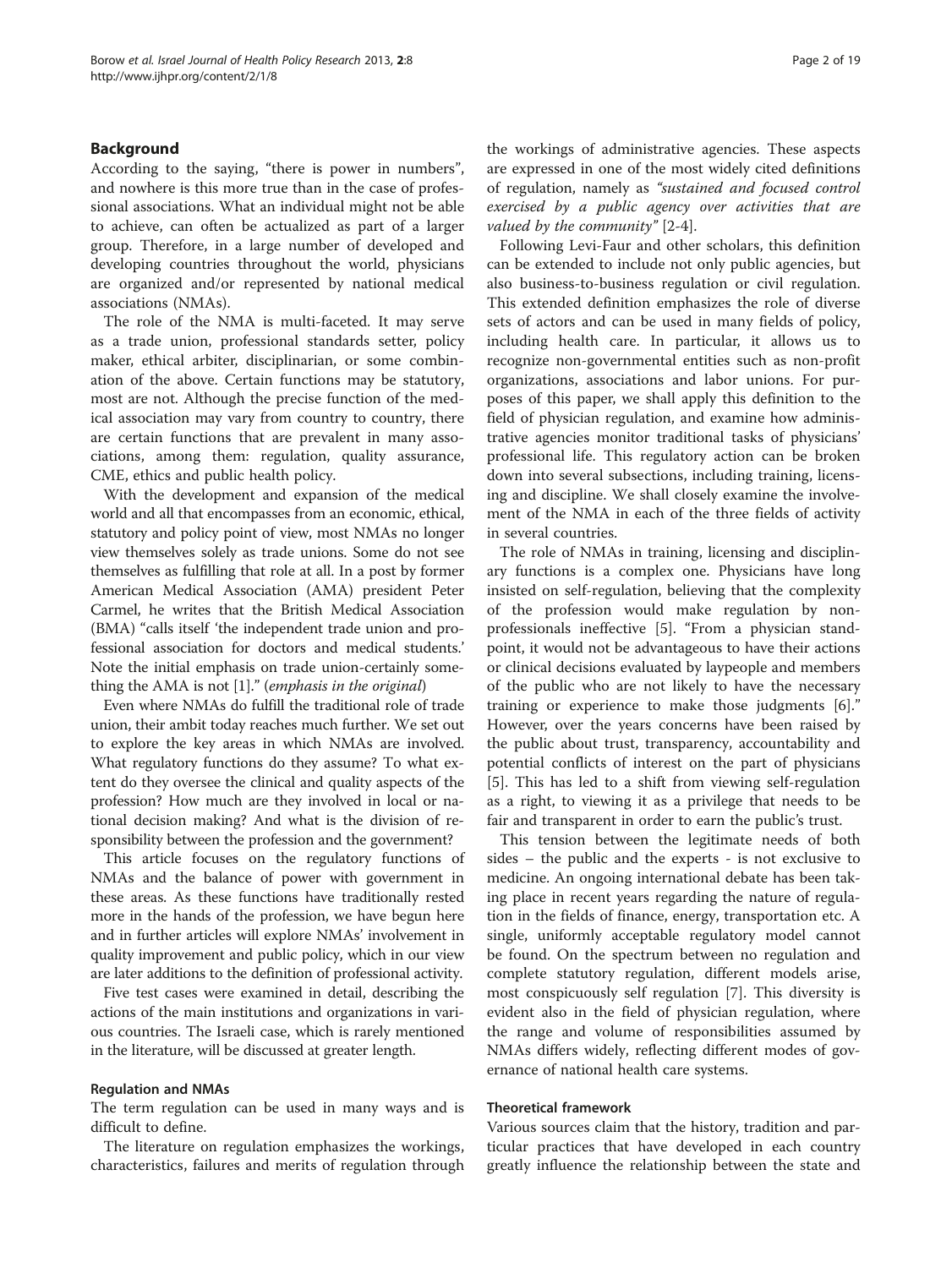the medical profession, including the degree of professional autonomy and the profession's involvement in regulation [\[8-11](#page-18-0)]. These differences pose difficulty in finding a common denominator that would allow for greater generalization among the different countries.

Arguably, functions, roles and fields of responsibility of organizations and institutions are heavily influenced by their political and administrative environment. Saltman, for instance, points to context and culture (themselves shaped by historical, demographic, geographic and political circumstances) as deciding factors in the development of health systems. Even issues such as management, decision making, responsibility and organization of the health system are heavily influenced by these factors [[9\]](#page-18-0). The way NMAs operate similarly reflects the nature, principles and dynamics of their surrounding health care system.

The use of typologies is common in comparative political research in order to frame the institutional context in which policies are developed and applied. Categorization of countries into different clusters according to distinct cultural, historical and organizational attributes of their public systems, has been developed extensively in recent decades, and has served as a useful tool in the hands of researchers aiming to identify, analyze and explicate the logic of policy making and political behavior [\[12](#page-18-0)]. A prominent example is Esping-Andersen's seminal work, in which he distinguishes between three types of welfare regimes in developed countries (liberal, conservative and social-democratic) according to the extent of social entitlements and the individual's degree of independence from market forces [[13](#page-18-0)]. Similar works in the field of health care and later examinations of Esping-Andersen's typology paved the way to newer classifications, which differentiated the health care system from other domains of the welfare state. Over the course of time, a widely accepted typology of health care systems has evolved, composed of three major models [\[12,14-17\]](#page-18-0):

- The National Health Service (or Beveridge) model characterized by universal coverage, funding from general taxation, and public ownership and/or control of health care delivery. This model is most identified with the UK, as well as Sweden and New Zealand, although all three countries, to varying degrees, have moved away from its pure form.
- The social insurance (or Bismarckian) model compulsory and universal coverage as part of a system of social security. Health care is financed by employer and employee contributions, through nonprofit insurance funds, and the provision of health care is through public or private ownership. Germany is a prominent example of this model.
- The private insurance model an employer based or individual purchase of private health insurance.

Health care is funded by individual and/or employer contributions and health delivery is predominantly under private ownership. This type is most clearly

represented by the US.

As mentioned by Burau and Blank, this typology is characterized by a strong economic orientation that, at least to some extent, marginalizes the social and political dimensions of health care systems. In order to counteract this, other works have introduced new attributes to the definition of health care systems, emphasizing their institutional features [[12](#page-18-0)]. Moran's work is particularly relevant for our purpose, as he sets out to better account for the institutional characteristics of health care. Moran argues that the emphasis on organizational aspects of health care such as finance and provision captures only one aspect of health care and misses out on other important dimensions. Accordingly, he shifts the focus of analysis from the organization to the governance of health care, i.e., from the economic point of view to the political one: who governs what, and how. Specifically, his analysis relates to the governance of consumption (resource allocation and access to health care services), provision (regulation of hospitals and physicians) and production (regulation of medical innovations) [[18](#page-18-0),[19](#page-18-0)].

Relying on an institutional-oriented analysis, Moran constructed a model of different types of health care states, which resembles the triangular Beveridge-Bismarck -private insurance model, but emphasizes the political rather than organizational dimensions of governance. Three types appearing in the model are especially relevant for our thesis [\[18\]](#page-18-0):

- Entrenched command and control health care state provides extensive public access based on citizenship and extensive control of resource allocation through administrative mechanisms, giving the state a central role in governing the consumption of health care, including hospitals and doctors.
- Corporatist health care state gives greater power to various actors within the health system, as opposed to concentrating power in a central source. This gives statutory bodies such as non-profit insurance funds an important role and limits public control over health care costs. Similarly, the governance of doctors and hospitals is less centralized and they therefore play an important role in the governance of provision.
- Market health care state limits public access to health care. Private hospitals and doctors dominate and remain relatively unchecked.

According to Moran, the governance of doctors is a key factor in our understanding of health care systems,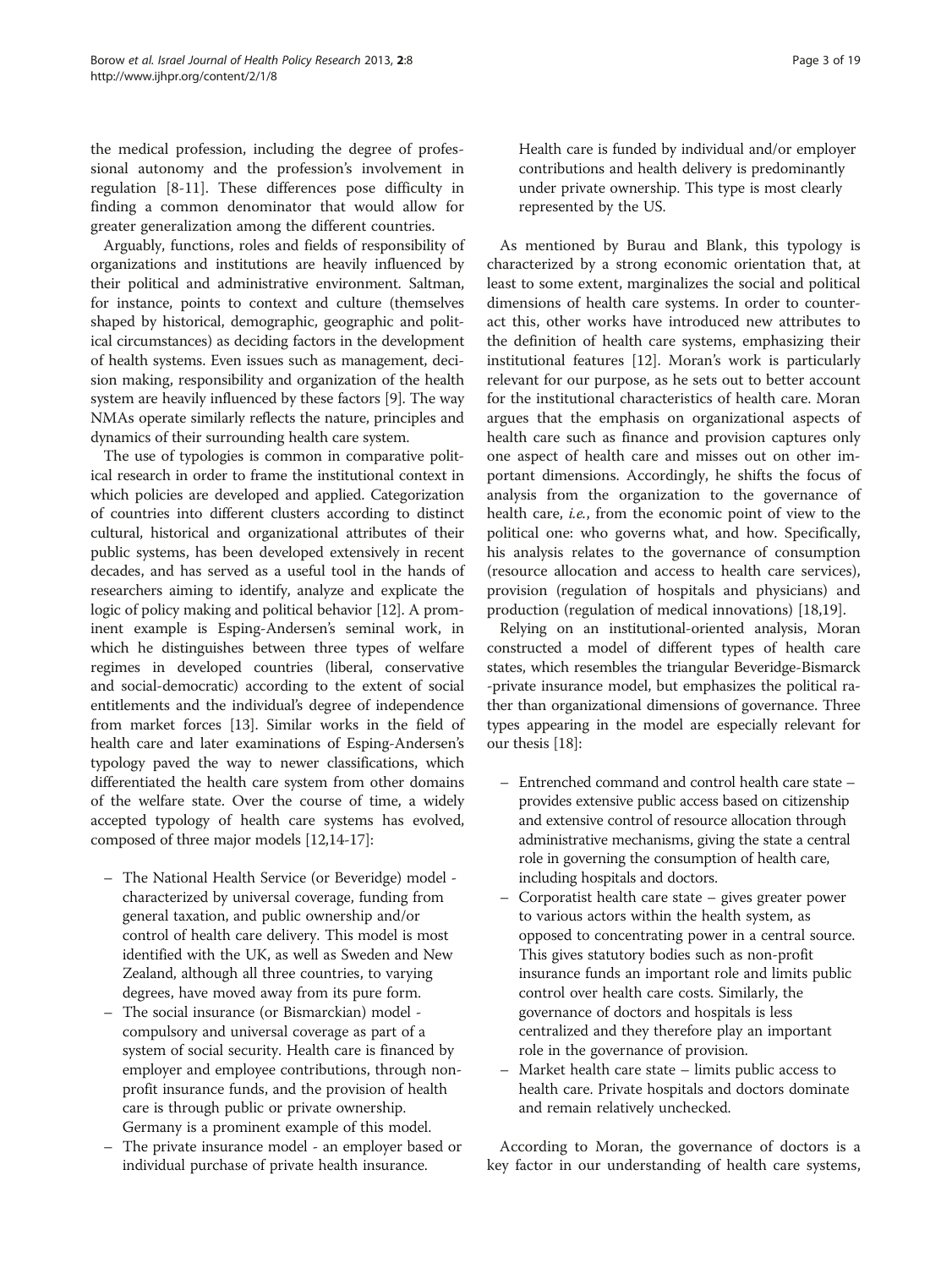since it involves issues such as market control and regulation of physician's conduct. Moran details the historical power struggle between the state and the profession over control on the General Medical Council (GMC), one of the central entities of medical regulation in the UK, a struggle that concluded with the "invasion" of state agencies into the traditional self-regulated realm of the medical profession and the resultant weakening of physician autonomy [\[18\]](#page-18-0).

While the UK is considered a "state centered system", Germany is a clear example of a corporatist model. In point of fact, the corporatist model guides not only the health care system but also political and economic life in Germany. It is defined by the sharing of decision-making powers among the government, labor unions and employers' organizations. A deciding factor in corporatism is the delegation of specific governmental rights or activities as provided for by law to other, self-regulating institutions. Within the health care system, physicians' associations (chambers) are obligated by law to provide health services as defined by the legislature. In turn, the associations and their members have a monopoly over the ambulatory care market– the most prestigious and the most lucrative part of the German health care system [[18](#page-18-0),[20](#page-18-0)].

The US on the other hand is a classic example of a market-driven health system. Moran refers to the rise of managed care and the commercialization of hospitals and health maintenance organizations (HMOs) during the 1990s as leading forces in the shift to a corporate health care system. The growing corporatization of medicine involves a fundamental change in market arrangements as the rate of solo practitioners sharply declines and the cornerstone of physician economic autonomy– fee for service - erodes accordingly [\[18\]](#page-18-0).

Moran contributed significantly to the development of health care typology by stressing the political dimension of governance. With regard to medical regulation, he describes the dynamics and the balance of power between the state, the physicians and the market, justifiably concentrating on financial arrangements and control over key regulatory institutions. However, the role of NMAs in the regulation of doctors receives only little attention.

# Hypotheses

Whereas Moran and others focus on the political and economic struggle between the medical profession and the state, we wish to concentrate on the regulatory role played by NMAs. Using governance-oriented classification of health care systems as our theoretical framework, we wish to offer a possible explanation for the variance in the extent of regulatory tasks under NMA responsibility. In order to do so we shall formulate three possible hypotheses regarding the volume of regulatory tasks carried out by NMAs:

- 1. A deciding factor in corporatism is the delegation of specific governmental rights or activities provided for by law to other, self-regulating institutions. It seems reasonable to expect that in a corporatist model the NMA will be more involved in the routine regulation of physicians than will NMAs in an entrenched command and control health care system, a market health care system or a hybrid model.
- 2. Following the logic of the preceding assumption, we expect to find that the volume of regulatory tasks carried out by an NMA in a mixed model (of corporatist and one or more additional models) will be lower than the volume of tasks carried out in a solely corporatist model, but higher than in the entrenched command and control health care model or the market health care model.
- 3. We expect to find little or no difference at all between the entrenched command and control health care model and the market health care model regarding the volume of regulatory tasks carried out by NMAs. In both cases, bodies other than physicians' associations (the state and the market, respectively) are the key actors in regulating health systems, dominating their financial and organizational aspects (i.e. control of resource allocation and public access to health care). Therefore in these cases NMAs are not expected to be extensively involved in physician regulation.

#### Methods and case selection

The authors conducted a review of the literature on physician regulation, focusing on the areas of licensing and registration, postgraduate training and specialist certification and physician disciplinary measures. These aspects of medical regulation shall be used in order to examine the scope of involvement of NMAs in medical regulation. We assigned a number between zero and three to each NMA, which reflects the aggregate number of activities led by the NMA. The higher the number, the greater that NMA's involvement is in physician regulation.

Publications of the World Health Organization Regional Office for Europe and the European Observatory on Health Systems and Policies served as main sources of information regarding medical regulatory mechanisms in different countries. We obtained additional data from journal articles and expert reviews, which were found through the use of search engines such as PubMed and Google-scholar. Key words used: medical associations, professionalism, self-regulation, medical regulation, licensing, registration, specialist training, certification, licensure,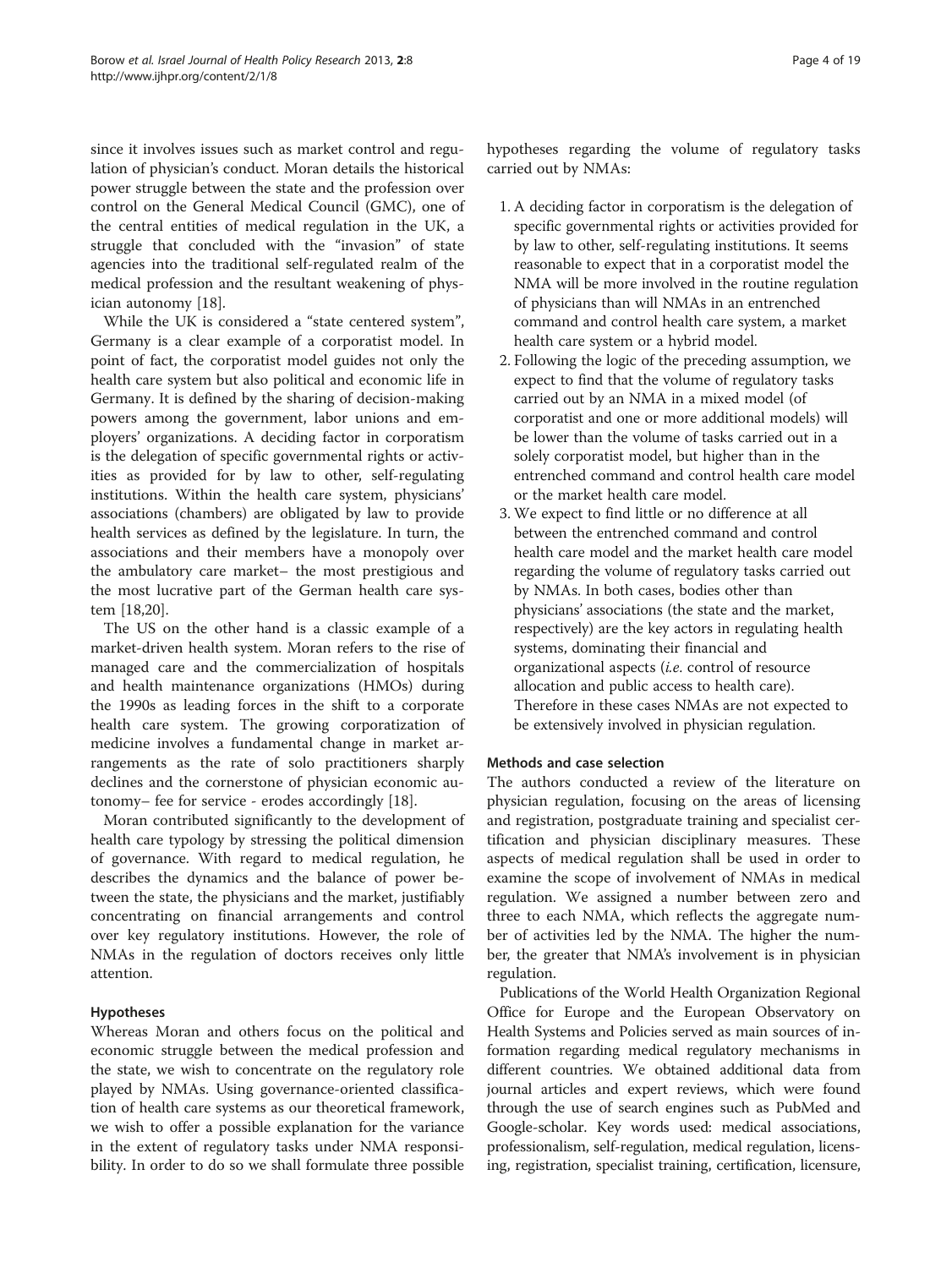disciplinary measures. A similar search regarding the regulatory mechanisms in Israel was conducted in Hebrew. More detailed country specific information was also obtained via the websites of relevant NMAs and regulatory bodies as well as correspondence with select NMAs.

A further five test cases were examined in detail, describing the actions of the main institutions and organizations in the following countries: Germany, Israel, the Netherlands, the United Kingdom and the United States. The Israeli case, which is rarely mentioned in the literature, will be discussed at greater length.

The logic of case selection is based on our theoretical framework. As explained, the USA, the UK and Germany are often described in health policy literature as the archetypes of three different health care regimes. The difference in their method of governance constitutes a potential explanation of the variance in regulatory activity of their NMAs. In contrast, the Dutch health care system is considered a hybrid case, combining both corporatist and state-like elements of governance, and therefore cannot be exclusively categorized to either model [\[12\]](#page-18-0). In addition, the Dutch bureaucratic system tends to be less legalistic and more inclined to incorporate pluralistic elements than the German bureaucracy, moving it a little closer to the liberal type of regime. It is also interesting to note that Esping-Andersen himself has labeled the Dutch welfare state "The Dutch Enigma" and stated that "In any case, the Netherlands remains a Janus-headed welfare regime, combining both social-democratic and conservative attributes" [\[21](#page-18-0)].

In our opinion, this set of cases creates a sound base for comparison which in turn will set the stage for a sequential discussion regarding our fifth and somewhat academically neglected case, Israel.

# Findings

The findings are organized into three sections. Each section covers a major regulatory task: licensing and registration; postgraduate training and specialist certification; physician disciplinary measures.

We begin each section with a general description of the specific task and then move on to examine the division of responsibilities between the profession and the government in the five countries mentioned above. We end each section with a summary of the findings from the reviewed countries.

#### Licensing and registration

The licensing and registration of physicians is imperative to ensure that only suitably trained and qualified professionals are able to practice medicine. $a$  In many countries, the responsibility for physician licensing belongs to the Ministry of Health. In contrast, there are only a small number of cases where this responsibility lies with an independent professional organization. Often, however, even where the responsibility lies with the Ministry of Health, there is a role for the medical profession to play as well [\[22\]](#page-18-0).

In many countries where the medical license is issued by the Ministry of Health, it is issued only following mandatory registration or membership with an independent professional body. Such membership can be a precondition, imposed by law, for authorization to practice medicine. These professional bodies hold the responsibility to maintain a register of licensed physicians in their country.

There are also several countries where physician licensing is the direct or delegated responsibility of an independent professional body, such as Austria, France, Ireland, Latvia and the United Kingdom. In Austria, the Austrian Medical Chamber (Österreichische Ärztekammer) was delegated the responsibility for licensing and regulation of physicians by the Ministry of Health, and is accountable to the Minister of Health with regards to granting, amending and withdrawing medical licenses. Similarly, in France, the Minister of Health delegates physician licensing to the professional body: the Ordre des Médecins. Medical professionals are required to register with the Ordre des Médecins in order to receive authorization to practice.

In other countries, physician licensing is the responsibility of a combination of government, professional and independent bodies. In Spain, the licensing of physicians is carried out by the Ministry of Education and Science and registration is the responsibility of the Consejo General de Colegios Médicos (Spanish Medical Association) and the Provincial Councils of the Medical College. Registration with the Medical College is a legal pre-condition to the practice of medicine [\[22\]](#page-18-0).

There are also differences among countries with regards to the division of responsibility within the country. In some cases, licensing and registration responsibilities lie with a national body, whereas in countries such as the United States and Germany, they are split among the different states.

#### Germany

In Germany, medical students undergo more than six years of undergraduate medical education, during which they are required to complete two State licensing examinations and a practical year. The practical year concludes with the second state licensing exam.

The Medical Licensure Act (Approbationsordnung), introduced by the Federal Ministry of Health (BMG) in 2003, specifies the education and licensing requirements for doctors in the country, while the 1961 Medical Practitioner's Act (Bundesärzteordnung) is the national law for practicing physicians. These two acts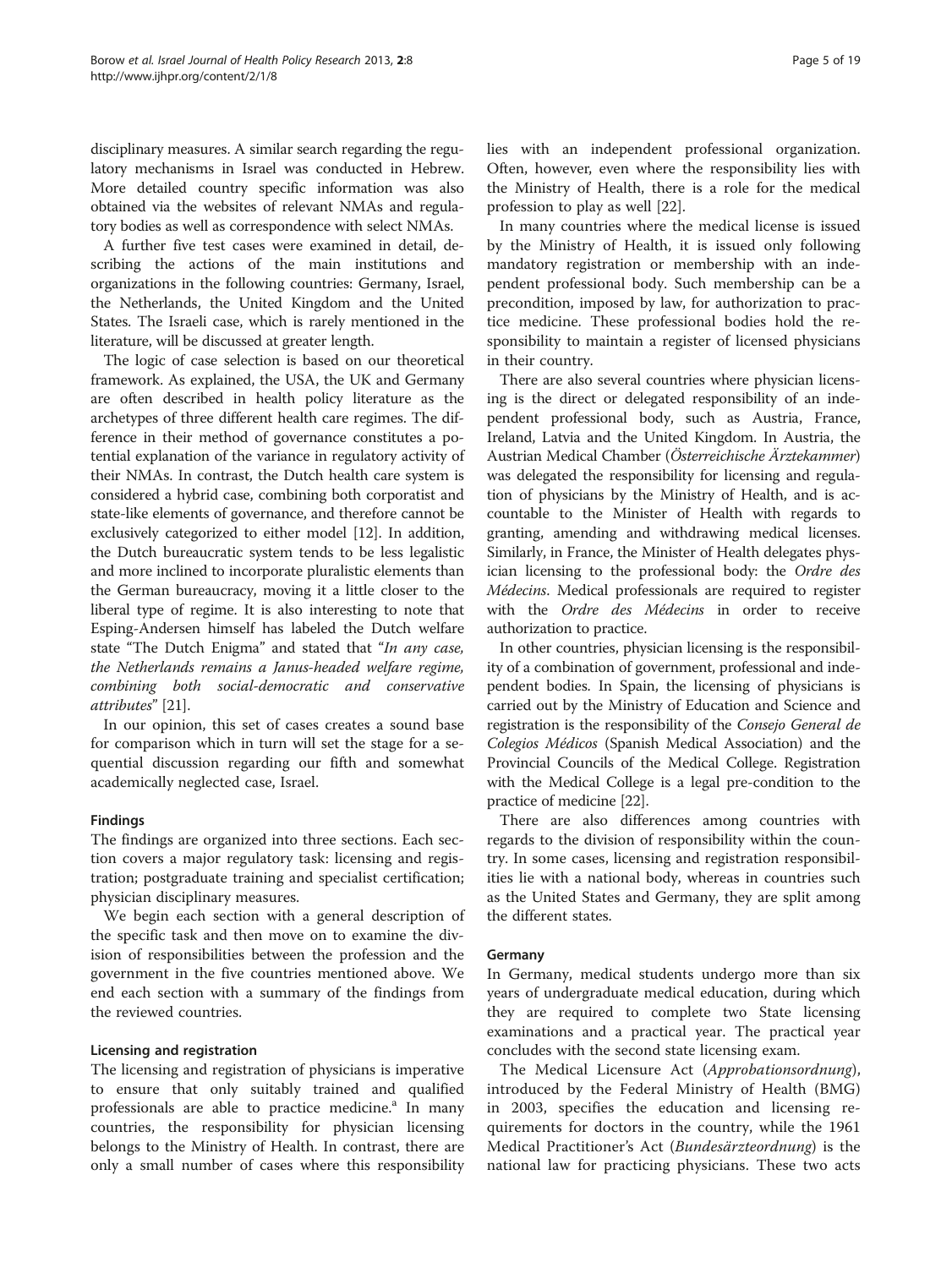form the legal basis for the practice of medicine in Germany [[22,23](#page-18-0)].

Medical licensing is the responsibility of the Minister of Health of the individual state (Lander). The license to practice, issued for an indefinite period following successful completion of the licensing examination, is recognized throughout the country. Reaccreditation or re-licensing is not an official requirement in Germany. Nevertheless the regulation of the State Medical Associations instills a duty on all physicians to complete continued medical education. Furthermore, if doctors do not complete sufficient amounts of CME, they face reduced reimbursement and the withdrawal of their license [[24](#page-18-0)].

Upon receiving the license to practice medicine, doctors must also be registered to practice with the Ärztekammer (State Chamber of Physicians) of the Lander in which they wish to work [\[22\]](#page-18-0). Physicians must become members of their local chamber of physicians and pay an annual membership fee, which varies in correlation with their earnings. The State Chambers maintain up-to-date registers of their members, with details of their employment and contact information. The German Medical Association (GMA) is the umbrella organization, made up of the 17 State Chambers of Physicians.<sup>b</sup>

#### Israel

In Israel, under the 1976 Physicians' Ordinance, the Ministry of Health is the body responsible for granting the general medical license. After completing 6 years of medical school, graduates must complete a 12 month internship, following which they receive a medical diploma and may then apply for a permanent medical license through the Division of Medical Professions at the Ministry of Health [[25\]](#page-18-0). Israel does not have mandatory re-licensure or re-registration. Physicians who study in Israel are not required to take a licensing exam, as opposed to most foreign educated students.<sup>c</sup> In addition to 6 years education plus an internship year (and exam, where relevant) the law requires the applicants to be an "upstanding human being" (usually defined as having no criminal record), be an Israeli citizen or permanent resident and have a basic command of the Hebrew language. Registration with the Israeli Medical Association (IMA) is not mandatory; nevertheless, the majority of publicly employed physicians are members of the IMA.

#### The Netherlands

In the Netherlands, medical education consists of 6 years undergraduate education. No internship is required for initial registration of physicians, but a residency period is included in specialist training [\[26](#page-18-0)]. According to the Individual Healthcare Professions Act (BIG Act) only practitioners who comply with the training and education

requirements for their profession may be registered in the BIG-register [\[27\]](#page-18-0). Registration is conducted through the Minister of Health, Welfare and Sport, via the BIGregister. The Royal Dutch Medical Association (KNMG) is not involved in the initial registration and licensing of physicians.

While there is no national licensing exam, there are certain conditions doctors must meet before being included in the BIG-register, among them [\[28\]](#page-18-0):

- ♦ They must hold a valid diploma
- ♦ They must be permitted to practice the profession without restrictions
- ♦ They must pay the appropriate registration fee
- ♦ They must not have been placed under supervision due to a psychological disorder

There are two types of medical licenses issued in the Netherlands: a provisional license, whereby professionals are permitted to work under supervision for a two year period before obtaining full registration, and full registration, which allows independent practice for an indefinite period, subject to re-accreditation [[22](#page-18-0)].

Over 350,000 health professionals are registered on the BIG-register, including: dentists, doctors, health care psychologists, midwives, nurses, pharmacists, physiotherapists and psychotherapists. The register includes details of the health professionals' education, specialist training and any restrictions that have been imposed upon them [\[27\]](#page-18-0).

# United Kingdom

Medical education in the UK is a 5 or 6 year undergraduate degree, similar to Israel, Germany and the Netherlands but as opposed to the US. Also like Israel and unlike the US, the universities provide their own assessments of graduates for licensing purposes, and there is no national licensing exam.

As of 2009, doctors are required by law to both hold a license to practice and to be registered in order to practice medicine in the United Kingdom. The UK General Medical Council (GMC) is appointed by Parliamentary Act (Medical Act 1983) to conduct the regulation of the medical profession, including licensing and registration [[29](#page-18-0)]. The GMC is a body independent both of the government and of domination by any single group, and is publicly accountable. The Council has 24 members, 12 of whom are doctors and 12 of whom are lay members. Physicians are automatically granted a license to practice upon registration. In order to receive full registration, physicians must submit a Certificate of Experience (completed by their medical school) attesting that their year as an intern was successfully completed. The license to practice is issued for an indefinite period, but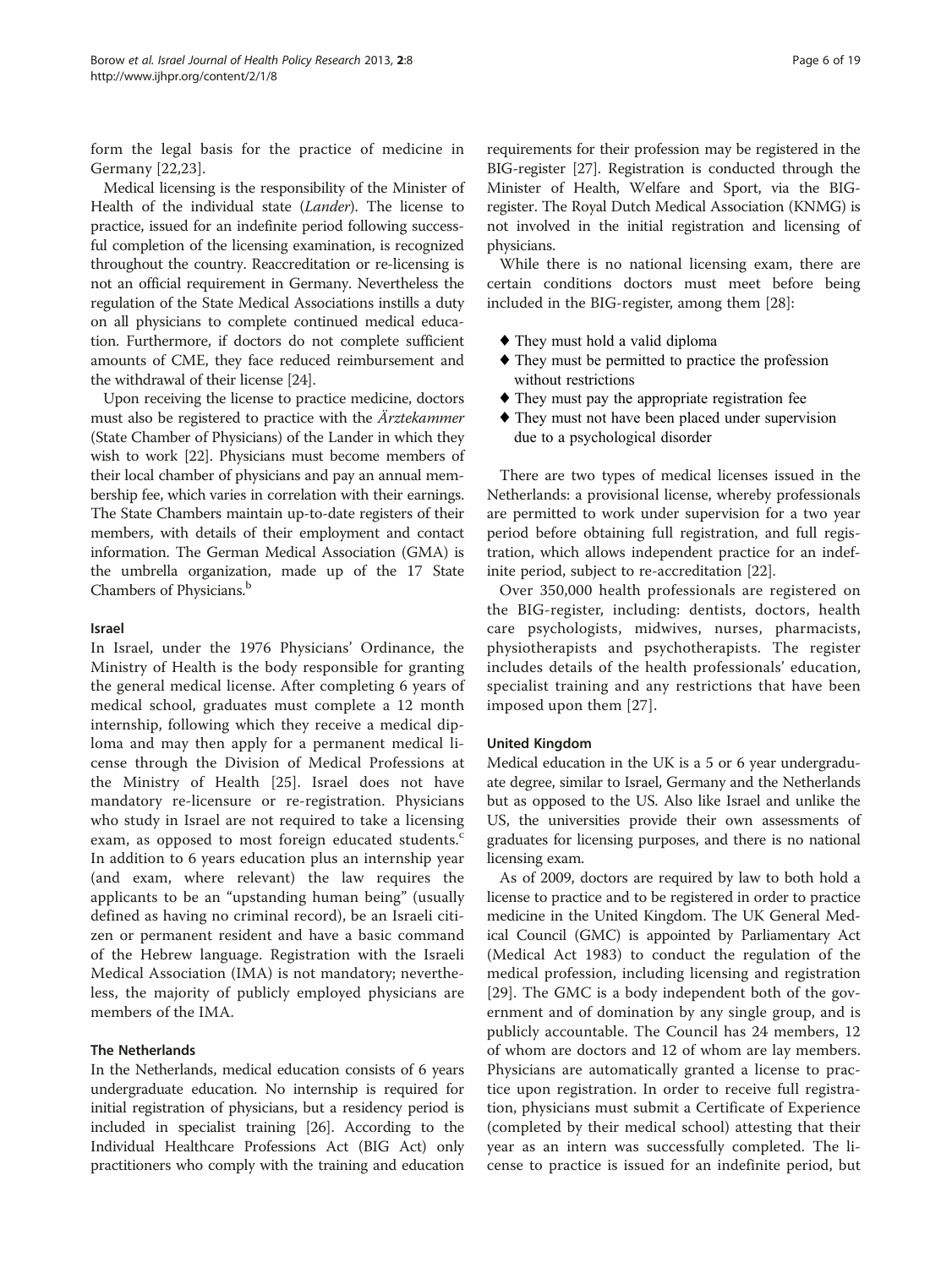beginning in 2012 is subject to requirements of revalidation [[30\]](#page-18-0). The BMA is not involved in the licensing and registration process of doctors in the UK.

# United States

U.S. medical students undergo four years of postgraduate education, after taking a set of prerequisite courses during their undergraduate years. Upon completion, they perform a one year internship, which is the minimum training requirement for obtaining a general license to practice medicine in most states. In order to obtain a medical license, applicants must present proof of their education and training, details of their work history, and pass a medical licensing examination. In addition, they must provide information about their medical history, as well as any arrests and convictions, to their State Medical Board [[31](#page-18-0)].

Each state is responsible for the key functions of physician licensing through its State Medical Board, a statutory agency provided for in the state's Medical Practice Act.

The governance of State Medical Boards differs across the country. Some boards are independent bodies, and hold all licensing and disciplinary powers. Others operate under a larger umbrella organization such as the Department of Health, and have mixed levels of responsibilities and often an advisory capacity. State Medical Boards are typically made up of physician and non-physician members appointed by the state governor [\[32\]](#page-18-0).

Doctors may practice in several states, but they must be licensed in each state in which they work. In addition, most states require physicians to periodically re-register after obtaining their initial license.

The Federation of State Medical Boards (FSMB), a non-profit organization, brings some uniformity to the licensing process for the different states. Together with the National Boards of Medical Examiners, the FSMB created and currently administers the United States Medical Licensing Examination. It also provides a Federation Credentials Verification Service which provides verified records of a physician's core medical credentials [[32\]](#page-18-0). The AMA plays no role in the licensing or registration process.

# Summary-licensing and registration

In both Germany and the United States, medical licensing is the responsibility of the different states as opposed to a national body. In Germany, the general medical license is issued by the State Minister of Health; however, physicians must also be registered with their State Chamber, which is the professional body and part of the GMA. In contrast, in the United States, each State Medical Board is organized differently. Some may be independent bodies, while others are under the control of the Department of Health. The United Kingdom has a system different from the others, with the GMC, an independent body made up of both health professionals and lay persons, holding responsibility for physician licensing.

The situation in the Netherlands is most similar to that of Israel. In both countries the government is responsible for administering the general medical license (Table [1\)](#page-7-0).

# Postgraduate training and specialist certification

Postgraduate medical training is a complex process, and the medical profession places great importance on selfeducation and assessment, in a way that is transparent and acceptable to the public.

Educational standards and curriculum setting are an integral part of both undergraduate and postgraduate medical education. In some countries the same organization is involved in both of these stages, while in many other countries these roles are separated. Additionally, many countries have bodies that oversee and accredit continuing medical education (CME) initiatives to help ensure that practicing physicians have access to educational resources throughout their careers.

The European Union of Medical Specialties (UEMS) Charter on Training of Medical Specialists in the European Community states that:

"At a national level, the training of medical specialists is regulated by a National Authority, which can be a combination of competent professional or university organizations, a national board or a national governmental authority advised by a professional authority [\[33](#page-18-0)]."

# Germany

The German Federal Ministry of Health is responsible for setting uniform standards for undergraduate medical education in the country. Medical education is funded by the respective state governments, which also maintain the medical schools and university hospitals.

Postgraduate training of doctors has been delegated to the medical profession at state level. The German State Chambers of Physicians (Arztekammern) are responsible for post-graduate medical training including specialist training, examinations and certification. The Chambers set training standards and administer oral exams. Regulations on the content and design of specialty training are incorporated in state by-laws and the independent statutes of the Chambers. In order to ensure standardization within the country, the GMA has developed federal model training regulations which are followed closely by the individual chambers in their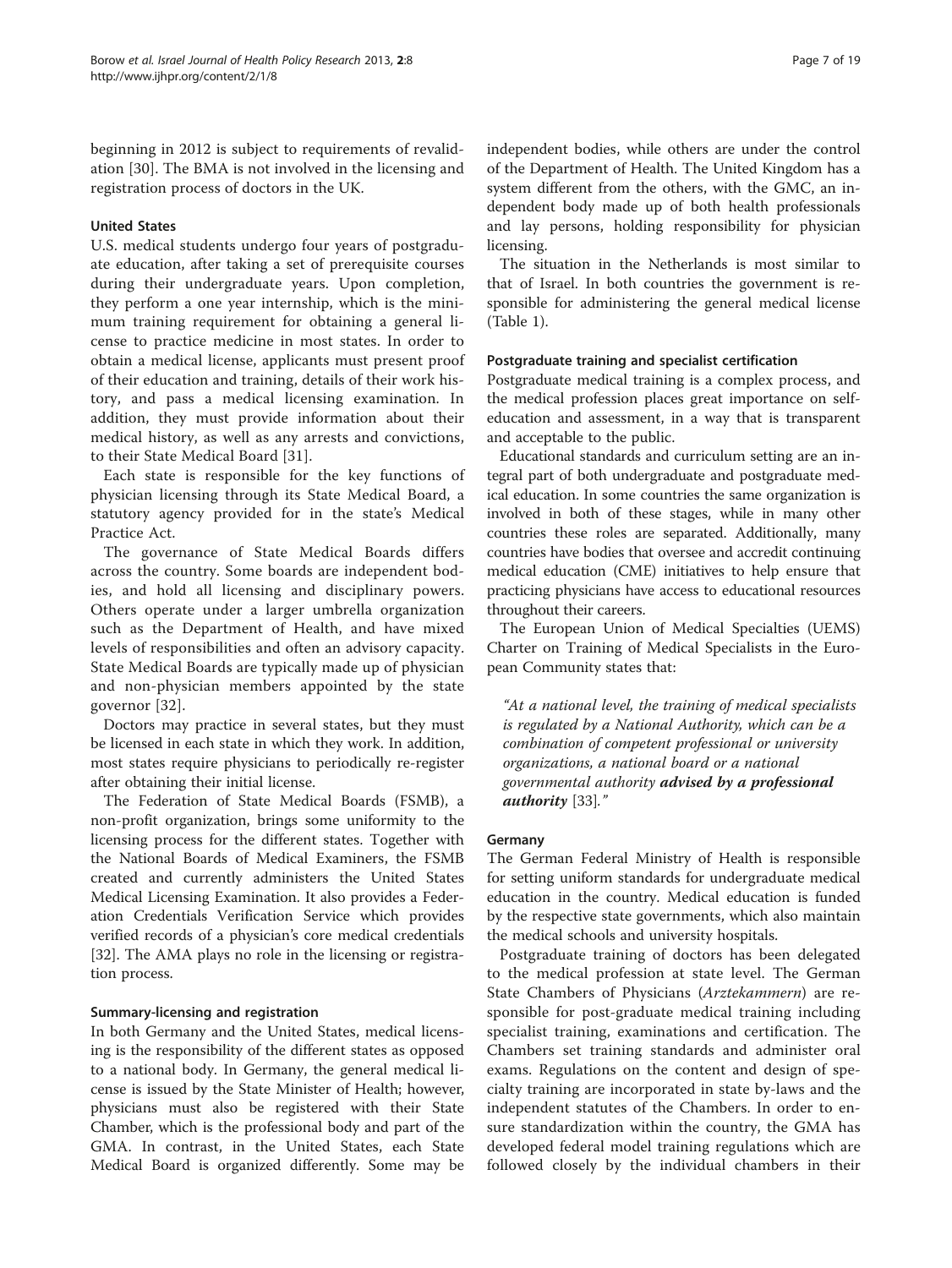#### <span id="page-7-0"></span>Table 1 Licensing and registration

| Legislation                                                                                                                 |                                | Responsibility Registration with<br><b>NMA</b>                                                                                                        | Licensing requirements Education                                                                                                                                                                                                                                                                        |                                                      | Licensing<br>exams                          | Re-registration/<br>revalidation                                                                                                                                                                    |
|-----------------------------------------------------------------------------------------------------------------------------|--------------------------------|-------------------------------------------------------------------------------------------------------------------------------------------------------|---------------------------------------------------------------------------------------------------------------------------------------------------------------------------------------------------------------------------------------------------------------------------------------------------------|------------------------------------------------------|---------------------------------------------|-----------------------------------------------------------------------------------------------------------------------------------------------------------------------------------------------------|
| <b>GERMANY</b>                                                                                                              |                                |                                                                                                                                                       |                                                                                                                                                                                                                                                                                                         |                                                      |                                             |                                                                                                                                                                                                     |
| The Medical Licensure<br>Act<br>(Approbationsordnung)<br>and the 1961 Medical<br>Practitioner's Act<br>(Bundesärzteordnung) | Government<br>and NMA          | Doctors must be<br>registered to practice<br>with the Ärztekammer<br>(State Chamber of<br>Physicians) of the<br>Lander in which they<br>wish to work. | License to practice is<br>awarded by the State<br>Minister of Health<br>following the completion<br>of the basic medical<br>qualification which<br>includes one year<br>practical training.                                                                                                             | 6+ years<br>undergraduate<br>medical<br>education    | Yes                                         | Reaccreditation or re-<br>licensing is not an<br>official requirement in<br>Germany. However,<br>State Medical<br>Associations require<br>physicians to complete<br>continued medical<br>education. |
| <b>ISRAEL</b>                                                                                                               |                                |                                                                                                                                                       |                                                                                                                                                                                                                                                                                                         |                                                      |                                             |                                                                                                                                                                                                     |
| 1976 Physicians'<br>Ordinance                                                                                               | Government                     | No requirement                                                                                                                                        | Medical education plus<br>12 month internship, no<br>criminal record,<br>citizenship or permanent<br>resident status, basic<br>command of Hebrew,<br>exams for foreign<br>medical graduates.                                                                                                            | 6 years<br>undergraduate<br>medical<br>education     | Only for<br>foreign<br>medical<br>graduates | Permanent Licenses are<br>issued for an indefinite<br>period. Israel does not<br>have mandatory re-<br>registration or<br>revalidation<br>requirements.                                             |
| <b>NETHERLANDS</b>                                                                                                          |                                |                                                                                                                                                       |                                                                                                                                                                                                                                                                                                         |                                                      |                                             |                                                                                                                                                                                                     |
| Individual Healthcare<br>Professions Act<br>(BIG Act)                                                                       | Government                     | No requirement                                                                                                                                        | Physicians must hold a<br>valid diploma, be<br>permitted to practice the<br>profession without<br>restrictions, pay the<br>appropriate registration<br>fee, and have not been<br>placed under supervision<br>due to a psychological<br>disorder.                                                        | 6 years<br>undergraduate<br>medical<br>education     | No                                          | Permanent licenses are<br>subject to re-<br>accreditation.                                                                                                                                          |
| UK                                                                                                                          |                                |                                                                                                                                                       |                                                                                                                                                                                                                                                                                                         |                                                      |                                             |                                                                                                                                                                                                     |
| Medical Act 1983                                                                                                            | <b>GMC</b>                     | No requirement                                                                                                                                        | Physicians automatically<br>receive a license once<br>they are registered. In<br>order to receive full<br>registration physicians<br>must submit a Certificate<br>of Experience (completed<br>by their medical school)<br>displaying proof that<br>their internship year was<br>successfully completed. | 5 or 6 year<br>undergraduate<br>medical<br>education | No                                          | Permanent licenses are<br>subject to revalidation<br>(beginning December 3,<br>2012).                                                                                                               |
| US                                                                                                                          |                                |                                                                                                                                                       |                                                                                                                                                                                                                                                                                                         |                                                      |                                             |                                                                                                                                                                                                     |
| Most states have their<br>own Medical Practice<br>Act.                                                                      | State Medical<br><b>Boards</b> | No requirement                                                                                                                                        | Physicians must present<br>proof of education and<br>training, details of their<br>work history, and pass a<br>licensing examination.<br>They must also provide<br>information about their<br>medical history and any<br>arrests or convictions to<br>their State Medical Board.                        | 4 years<br>postgraduate<br>education                 | Yes                                         | In most states,<br>physicians must<br>periodically re-register<br>and fulfill continuing<br>medical education<br>requirements                                                                       |

specialized training regulations. Recent reforms in Germany make it mandatory for doctors to hold a specialist degree before they can set up practice within the public health insurance system [\[23\]](#page-18-0). Specialty training in Germany usually lasts between 4-6 years, depending on the field [[22,23\]](#page-18-0).

# Israel

Israeli medical schools grant the degree of Doctor of Medicine (MD) after six years of study, together with the completion of one year's rotating internship and the submission of a scientific thesis [[34\]](#page-18-0).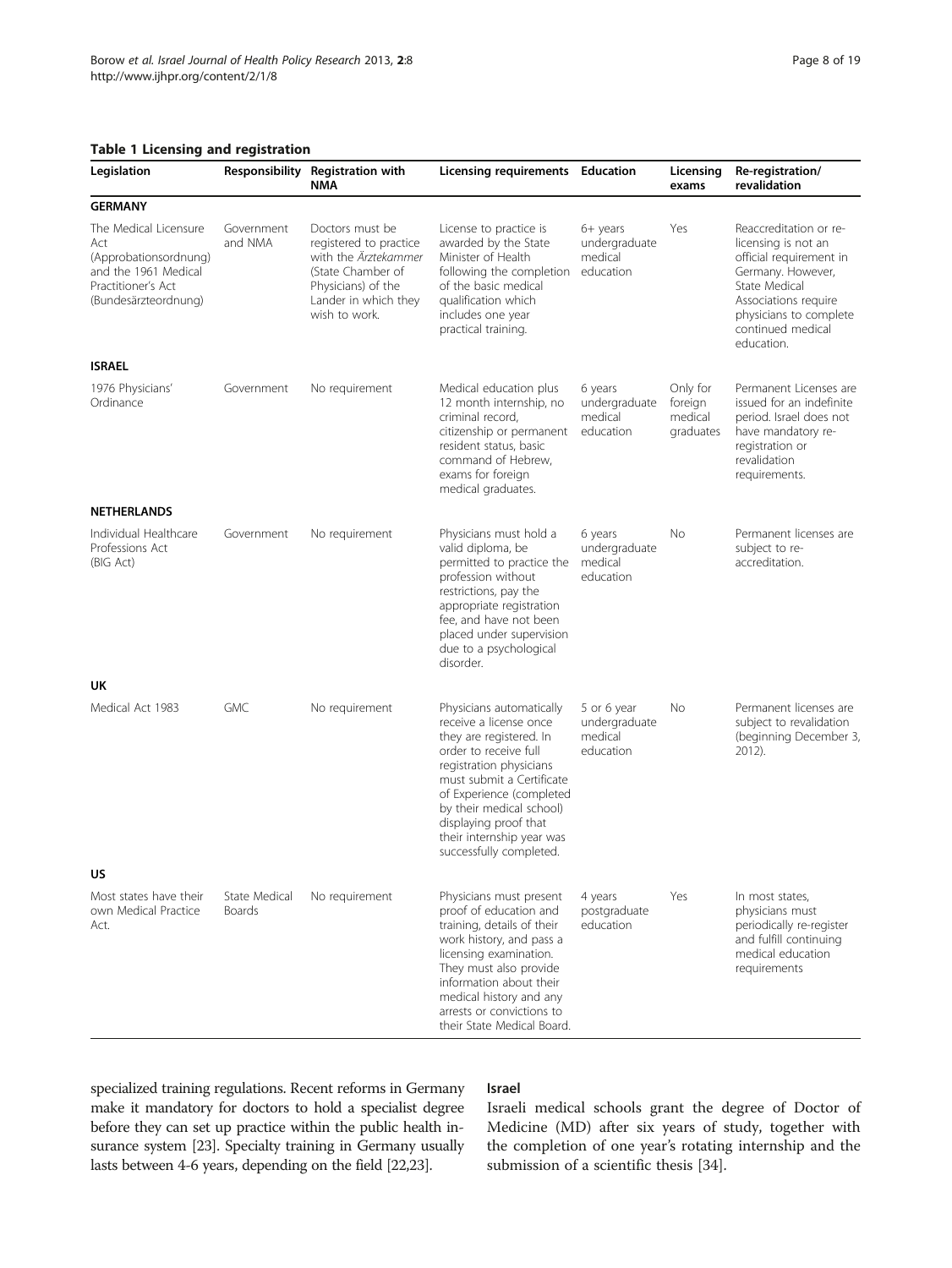Israel has a well-developed system of specialty training. Medical specialization is the jurisdiction of the profession, with the Scientific Council of the Israeli Medical Association (IMA) holding statutory responsibility for both training and specialization procedures of medical specialists, as well as the accreditation of departments for specialty training.

The length of basic post-graduate training in Israel varies from 4 to 7 years, depending on the specialty. Exams are administered in two stages-a stage 1 written exam halfway through training and a stage 2 oral exam during or after the last year of residency.

#### The Netherlands

The Royal Dutch Medical Association (KNMG) regulates the training and specialist certification of physicians. The KNMG determines the content of training for medical specialists, the accreditation of training institutes, and the requirements for re-registration of medical specialists [[35](#page-18-0)] via "colleges", which are regulatory bodies belonging to the KNMG. The rules of the colleges require approval of the Dutch Minister of Health [[36\]](#page-18-0).

Specialist training in the Netherlands requires physicians to work as medical residents (doctors in training) in a clinical setting. Residents must be enrolled in the training register of one of three KNMG committees, depending on the field. Training times range from 2-1/2 to 4 years for public health specialists, 3 years for general practitioners and 4-6 years for medical specialists [[37](#page-18-0)].

In order to be registered as a medical specialist, physicians must be registered in the BIG-register as well as one of the training committee, hold an employment contract for the duration of the training and follow a training schedule that corresponds with the training of the college [[26\]](#page-18-0).

#### United Kingdom

In the United Kingdom, by order of the Medical Act (1983), the GMC regulates all stages of physician training. The GMC is responsible for overseeing the core medical curriculum at the undergraduate level. In April 2010 they began regulating postgraduate training as well, due to a merger between the GMC and the Postgraduate Medical Education and Training Board (PMETB), the body previously responsible for such training [\[38](#page-18-0)].

Upon graduation, medical students enter a Foundation Programme, a two-year training program designed to give trainees a range of general experience before choosing an area of medicine in which to specialize. Subsequently they choose to train for a further three years to become a GP, or longer, to become a specialist consultant.

When a doctor has completed and gained the required skills and competencies, he or she is awarded a Certificate of Completion of Training (CCT), which allows registration on the Specialist or GP Register, a necessary requirement for practice as a consultant or general practitioner. Prior to registration, the GMC checks that the doctor in question holds the appropriate qualifications and has passed the necessary examinations [\[30\]](#page-18-0).

#### United States

The ABMS is a national, non-governmental, self-regulatory organization, comprising the 24 medical specialty member boards, and is the preeminent body responsible for the credentialing of medical specialists in the United States. Following receipt of a medical degree from an accredited US institution, candidates must undertake three to six years of training in an accredited residency and pass an examination in order to achieve initial specialty certification. The specialist evaluation is a rigorous process involving acknowledgement of educational requirements, professional peer evaluation and examination.

US specialty boards are jointly approved by the American Board of Medical Specialties (ABMS) and the American Medical Association Council on Medical Education (AMA/ CME) [\[39](#page-18-0)].

# Summary-postgraduate training and specialist certification

A common finding in the five test cases is that medical education, and especially specialist training, is often selfregulated and entrusted in the hands of the profession. In Israel, the Netherlands and Germany specialist training is the direct responsibility of the NMA; the IMA Scientific Council regulates this process in Israel, the State Chambers of Physicians and the GMA hold the responsibility in Germany and the KNMG controls specialist training in the Netherlands. In the United Kingdom, the GMC, an independent body, took control of post-graduate training in 2010 and in the United States, the self-regulatory body of the American Board of Medical Specialists is responsible for the credentialing of medical specialists (Table [2](#page-9-0)).

#### Physician disciplinary measures

Physicians are answerable to multiple layers of accountability, from professionally led regulation to hospital bylaws and regulation by health authorities. Professional self-regulation requires physicians to have an internal mechanism for receiving, investigating and dealing with complaints and allegations of professional misconduct or negligence.

Many health care experts believe that physicians, with their extensive educational background and medical knowledge following years of training and clinical experience, are best placed to judge their peers. However, it has also been argued that self-regulation can be selfserving and physicians may want to "protect their own",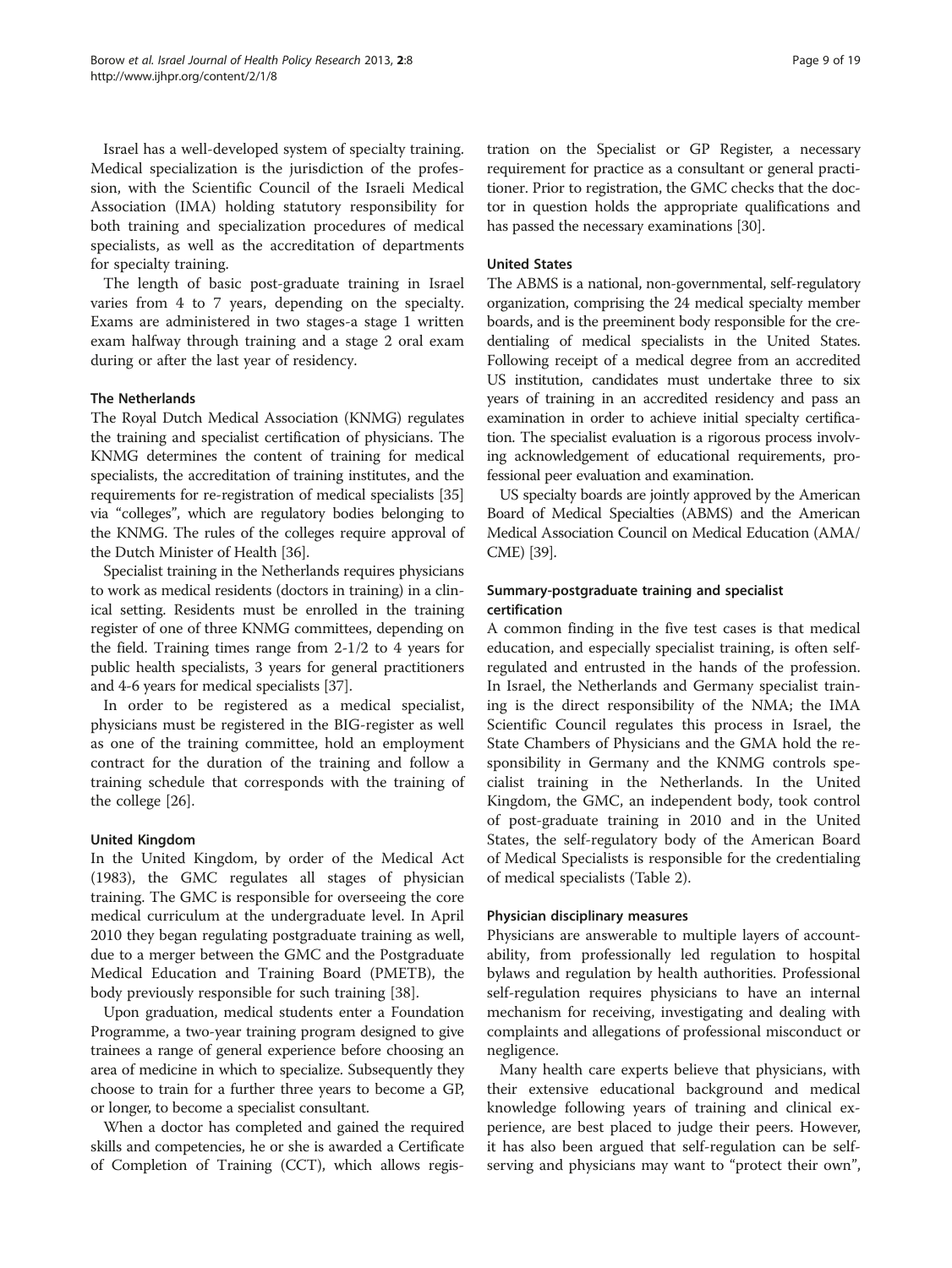#### <span id="page-9-0"></span>Table 2 Specialty training

| Legislation                                                                                                                        | Responsibility                                                                                                                                                                                                      | Assessments                                                                                                                     | <b>Duration</b>                                                                                                                                                                                                       | <b>Standards</b>                                                                                                                                                                                                                                 |
|------------------------------------------------------------------------------------------------------------------------------------|---------------------------------------------------------------------------------------------------------------------------------------------------------------------------------------------------------------------|---------------------------------------------------------------------------------------------------------------------------------|-----------------------------------------------------------------------------------------------------------------------------------------------------------------------------------------------------------------------|--------------------------------------------------------------------------------------------------------------------------------------------------------------------------------------------------------------------------------------------------|
| <b>GERMANY</b>                                                                                                                     |                                                                                                                                                                                                                     |                                                                                                                                 |                                                                                                                                                                                                                       |                                                                                                                                                                                                                                                  |
| State by-laws and<br>independent statutes of<br>the State Chambers of<br>Physicians. GMA federal<br>model training<br>regulations. | Responsibility of the NMA<br>(State chambers), accountable<br>to the Governments of the<br>Lander                                                                                                                   | Oral exam at the end<br>of specialist training                                                                                  | 4-6 years, depending on the<br>specialty                                                                                                                                                                              | Training and examination<br>standards are set by the<br>German State Chambers of<br>Physicians (Arztekammern).                                                                                                                                   |
| <b>ISRAEL</b>                                                                                                                      |                                                                                                                                                                                                                     |                                                                                                                                 |                                                                                                                                                                                                                       |                                                                                                                                                                                                                                                  |
| The Physician Ordinance<br>and Physicians<br>Specialist Certification<br>and Exams)                                                | Responsibility of the IMA<br>Scientific Council. Certification<br>Regulations (Approval of is formally issued by the Israeli<br>Ministry of Health based on<br>the recommendation of the<br>IMA Scientific council. | Stage 1 written exam<br>and stage 2 oral exam.                                                                                  | 4-7 years, depending on the<br>specialty                                                                                                                                                                              | IMA Scientific Council holds<br>statutory responsibility for<br>training, examinations, and<br>accreditation of departments<br>for specialty training.                                                                                           |
| <b>NETHERLANDS</b>                                                                                                                 |                                                                                                                                                                                                                     |                                                                                                                                 |                                                                                                                                                                                                                       |                                                                                                                                                                                                                                                  |
| Individual Healthcare<br>Professions Act<br>(BIG Act).                                                                             | Responsibility of the KNMG.<br>The rules of the colleges<br>(regulatory bodies of the<br>KNMG) require approval of the<br>Dutch Minister of Health                                                                  | Each specialty has its<br>own form of<br>assessment, often<br>administered<br>throughout the training<br>period.                | 2-6 years depending on the<br>specialty                                                                                                                                                                               | The KNMG determines the<br>content of the training for<br>medical specialists,<br>accreditation of training<br>institutes, and requirements for<br>re-registration of medical<br>specialists                                                     |
| UK                                                                                                                                 |                                                                                                                                                                                                                     |                                                                                                                                 |                                                                                                                                                                                                                       |                                                                                                                                                                                                                                                  |
| The Medical Act (1983)                                                                                                             | Responsibility of the GMC.                                                                                                                                                                                          | Physicians are required<br>to complete<br>examinations before<br>being awarded a<br>Certification of<br>Completion of Training. | Post graduate education<br>begins with a two-year<br>Foundation training<br>programme. Trainees then<br>choose to train for an<br>additional 3 year to become a<br>GP or longer to become a<br>specialist consultant. | The GMC sets the standards,<br>learning objectives and<br>requirements for postgraduate<br>medical education in the UK.                                                                                                                          |
| US                                                                                                                                 |                                                                                                                                                                                                                     |                                                                                                                                 |                                                                                                                                                                                                                       |                                                                                                                                                                                                                                                  |
| Most states have their<br>own Medical Practice<br>Act.                                                                             | Responsibility of the American<br>Board of Medical Specialties<br>(ABMS)                                                                                                                                            | Physicians must pass an 3-6 years of training<br>examination in order to<br>receive initial specialty<br>certification          |                                                                                                                                                                                                                       | The ABMS is the preeminent<br>body responsible for the<br>credentialing of medical<br>specialists. US specialty boards<br>are jointly approved by the<br>ABMS and the American<br>Medical Association Council on<br>Medical Education (AMA/CME). |

and not appropriately reprimand their fellow physicians. For this reason, in many countries, medical disciplinary boards are composed of both medical professionals and lay persons. In almost all cases, public members make up a minority of the total membership of the regulatory bodies. The vast majority of representative medical associations support and encourage the concept of selfregulation of the medical profession [\[6](#page-18-0)].

#### Germany

There are two possible disciplinary procedures in place in Germany - one under the professional code (Berufsrechtliches Verfahren) and the other under federal licensing law. In addition, in cases of treatment errors, patients can appeal to the arbitration board of

the competent State Chamber of Physicians or sue a physician in civil court.

The GMA does not investigate or consider complaints. However, the professional codes of the State Chambers of Physicians are legally binding and define the rules of good conduct and duties of physicians. In case of an alleged breach of the professional code of conduct, the State Chamber may undertake procedures under the professional law.

In cases of minor breach of the professional code, the State Chamber of Physicians may issue a warning, which could also include a monetary fine, in accordance with the level of infringement. In the case of a serious breach, the Chambers may open proceedings at the official Court of Professional Conduct. If a physician is found guilty, there are several sanctions which can be applied,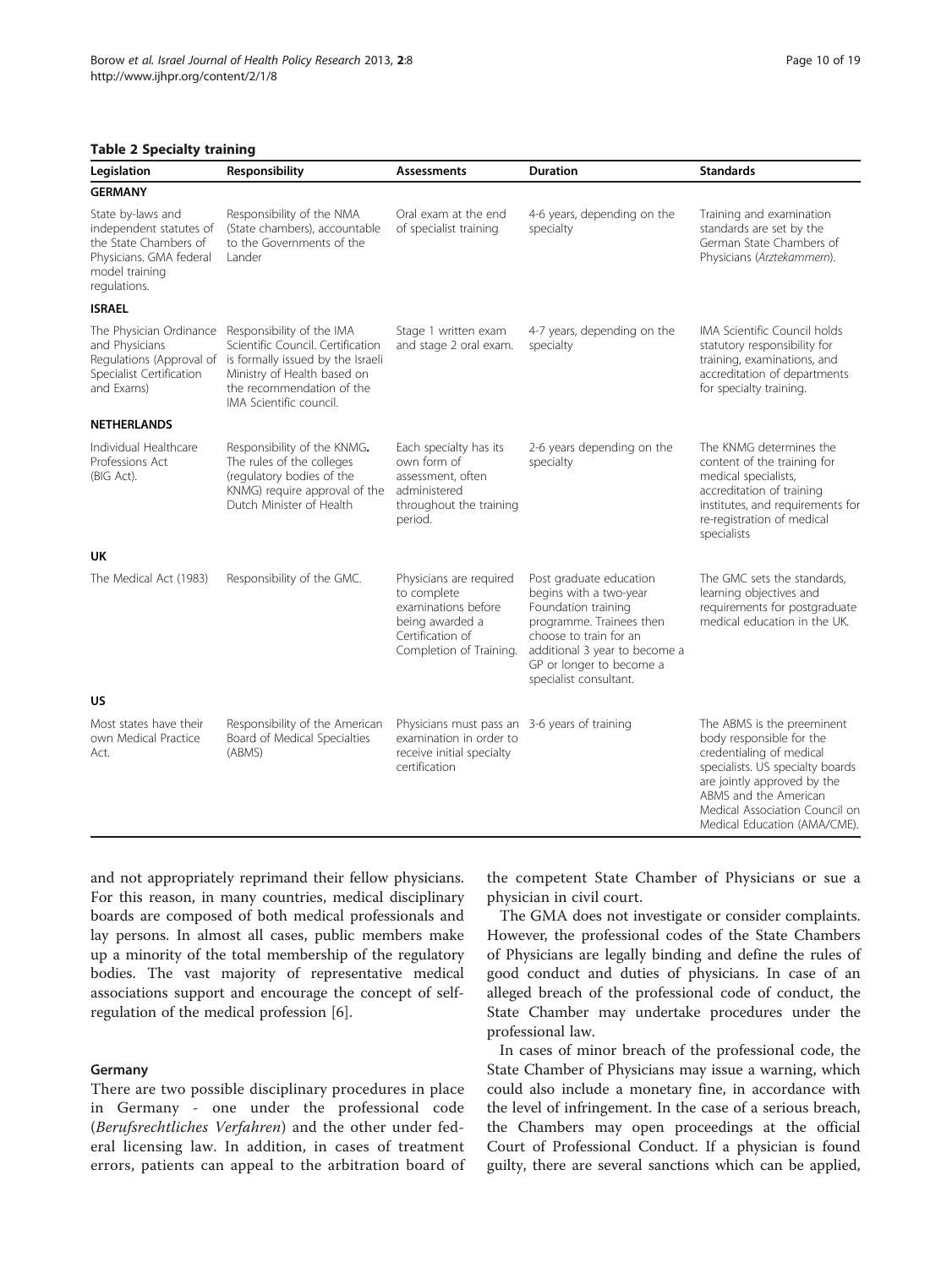including a warning, formal reprimand or financial penalties. The most severe sanction the Chamber may issue is a statement of unreliability or unworthiness of the physician, which usually results in the withdrawal of his or her license [\[40](#page-18-0)].

Disciplinary procedures under federal licensing regulations fall under the competence of the government rather than the State Chambers of Physicians. The license to practice medicine is issued, and may therefore only be withdrawn, by the competent state health authorities of the federal states. If a physician has been found guilty of behavior that labels him unworthy or unreliable, his license will be revoked. The license may be suspended while a criminal investigation is ongoing and the physician will not be allowed to practise. Physicians may appeal against the decision to withdraw a license in the lower and higher administrative courts [[23,40\]](#page-18-0).

# Israel

Disciplinary measures for negligent, unethical or unlawful behavior in Israel fall under the auspices of the Ministry of Health. In addition, breaches of the IMA Ethical Code may subject a physician to sanctions by the IMA Ethics Committee, including a warning, rebuke or expulsion from the organization.

The Physicians' Ordinance gives the Health Minister authority to suspend or cancel a physicians' license, or alternatively, to issue a warning or censure, for various reasons, including serious medical incompetence or negligence. In addition, the National Health Insurance Law mandates the Minister to appoint an ombudsman to receive complaints from citizens on a range of administrative or clinical matters in the health system (Health plans and hospitals have individual ombudsmen) [\[34](#page-18-0)].

Besides the above, the Patients' Rights Act of 1996 legislates the establishment of "examination committees" whose purpose is to examine specific adverse events that occur in medical institutions, including hospitals and ambulatory clinics. These committees can be convened by the head of the institution and/or the Director General of the Ministry of Health, upon receipt of a complaint by a patient or to look into an adverse event. The findings could potentially serve as the basis for disciplinary proceedings against a physician.

# The Netherlands

In the Netherlands, the BIG Act covers disciplinary rules for all health professionals. Disciplinary proceedings following complaints by patients or other parties are performed by independent judicial courts. These courts, known as tuchtcolleges, consist of two lawyers and three members of the medical profession; the latter are nominated by the KNMG [[36](#page-18-0)]. The Central College in

The Hague hears appeals and is made up of two medical and three legal professionals [[28\]](#page-18-0).

Various sanctions may be issued by the tuchtcolleges, including deletion from the BIG medical register; suspension from the register for a maximum of one year; probationary suspension of up to two years; restrictive entitlement to practice either for a limited period or for life; or a monetary fine [\[28](#page-18-0)].

In addition to the public disciplinary procedure, as contained in the BIG Act, there are also internal disciplinary procedures operated by the KNMG. The KNMG code of conduct provides guidance for physicians' actions, noting the ethical and practical standards for physicians practice. Physicians may report their colleagues to the KNMG for breaches of the code.

According to the Rules of the KNMG disciplinary law, the Council may impose the following measures: warning; reprimand; denial or withdrawal to be a member of the board, commission or any other college within the KNMG for a period of up to five years; suspension of membership of a professional association; suspension of the individual KNMG membership for up to one year; deletion from the membership of a professional association or the individual KNMG membership [\[26](#page-18-0)].

#### United Kingdom

In cases of alleged professional misconduct by physicians practicing in the UK, patients and medical professionals are advised to submit complaints to the GMC. Where serious misconduct is alleged, the GMC begins by investigating the case and deciding whether to refer it for adjudication. At the end of the investigation process, the case is considered by two case examiners (senior GMC staff), one medical and one non-medical, who have the authority to close the case without any action, issue a warning to the doctor or refer the case to a Fitness to Practice Panel.

At any time during the investigation, the GMC may refer the doctor to an Interim Orders Panel. This panel may suspend or restrict the doctor's medical practice while the investigation is in progress.

The adjudication process consists of a hearing and referral to a Fitness to Practice panel.<sup>d</sup> The Fitness to Practice panel hears the allegations against the doctor, determines whether they are substantiated and if so, what sanctions, if any, are appropriate. The panel is comprised of both medical and non-medical panelists appointed by the Council. For individual cases, a panel will usually consist of three to five members, one of whom must be a medical professional and one of whom must be non-medical, and a chairperson who may be medical or non-medical.

If the panel concludes that the doctor's fitness to practice is impaired, it has the authority to impose any of the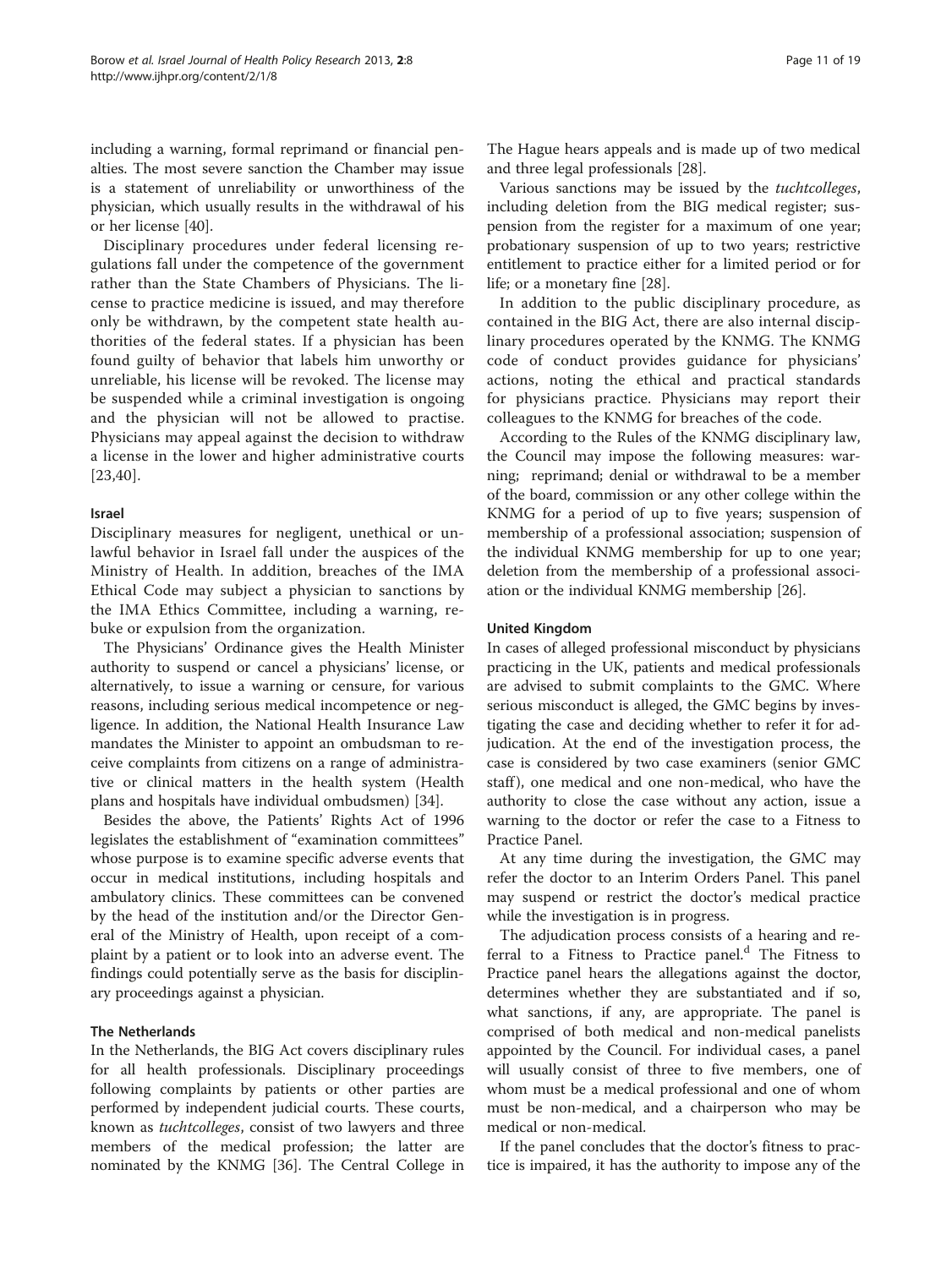following: take no action, accept undertakings offered by the doctor provided the panel is satisfied that such undertakings protect patients and the wider public interest, place conditions on the doctor's registration, suspend the doctor's registration or erase the doctor's name from the Medical Register, so that he/she can no longer practice medicine [\[30\]](#page-18-0).

The BMA as a trade union may represent a physician in some types of disciplinary cases. However, they have no involvement in instituting disciplinary proceedings for physicians [\[41](#page-18-0)].

#### United States

The individual states in the US are primarily responsible for dealing with complaints against physicians. Physician disciplinary procedures are often included in individual state medical acts. Following submission of a complaint, State Medical Boards must investigate the matter and, if necessary, evaluate a physician's professional conduct and his ability to practice medicine [[28](#page-18-0)]. When disciplinary sanctions are issued, the FSMB requires that the specific State Medical Board report these sanctions to a wide range of bodies, including the Federation, state and local medical societies, the AMA, the American Osteopathic Association and the National Practitioner Data Bank, as well as to certain government agencies [[32\]](#page-18-0).

Medical societies may discipline members for ethical violations, with the maximum sanction being expulsion from membership. Medical societies must also report breaches to the relevant government body or state board of medical examiners, providing any evidence of which they are aware regarding alleged criminal conduct of a physician in his or her medical practice. Any violation of governmental law may result in the physician's being subject to civil or criminal liability [\[42](#page-18-0)].

#### Summary-Physician disciplinary measures

In all but one of the case studies, the NMA is not involved in instituting disciplinary procedures for alleged physician misconduct. The exception is Germany, where there are two channels for disciplinary procedures: the professional code (Berufsrechtliches Verfahren), overseen by the State Chambers of Physicians, and federal licensing law.

In Israel, disciplinary proceedings are primarily under the jurisdiction of the Ministry of Health. In the Netherlands, they are performed by independent judicial courts; however, these courts ensure the representation of the medical profession and participation of the NMA and consist of two lawyers and three members of the medical profession nominated by the KNMG. The United Kingdom also ensures the participation of physicians in disciplinary procedures, as the GMC is the independent regulator of physicians and

adjudicates complaints of professional misconduct. The BMA is not directly involved in this procedure, but may represent a physician in some cases. The AMA is also not officially involved in disciplinary measures, which are regulated and administered by the individual State Medical Boards in the US (Table [3](#page-12-0)).

#### **Discussion**

The findings indicate a wide variation in the extent of regulatory functions fulfilled by NMAs, in each of the three parameters discussed in this article. It appears that there are great differences among some of the countries studied, alongside similarities among others, as shown in Table [4.](#page-13-0)

It seems that our findings strongly support all three hypotheses presented. In Germany, a classic representative of the corporatist model, the medical chambers assume the maximal number of regulatory tasks examined, more than any other NMA, and Germany therefore receives a score of three (hypothesis 1). The KNMG, which operates in a hybrid health care system that combines distinctive corporatist elements, assumes one task out of three (specialist training). As suggested in hypothesis 2, this is less involvement than that displayed by its German counterpart and more than that of the AMA and the BMA. Finally, both the AMA and BMA (market and entrenched command and control model respectively) assume no tasks at all, as suggested in hypothesis 3.

Interestingly, in all the countries discussed, regardless of the type of governance, specialty training is never under the direct control of the government, and, alternatively, there is significant involvement of the profession. The exact reasons for this are unclear, but may be related to the public desire for governmental supervision of the most "basic" level of professionalism, along with recognition of the expertise maintained by the profession, setting limits to governmental involvement in "higher" levels of medical professionalism.

In Germany, as in other Continental European countries such as Greece, Italy and Spain, a physician is required to join his or her NMA in order to practice medicine. In other countries, such as France and Austria, both registration and licensing is delegated to the NMA by the government. As far as we know, no European country has ever reversed the delegation of responsibility or taken it back into its own hands [\[22\]](#page-18-0).

Professional self-regulation is the norm also in the Dutch health system [[43](#page-18-0)]. In the Netherlands, regulatory functions are divided between the government and the KNMG, although the role of the KNMG is less significant than the role of the GMA in Germany since the KNMG has no standing as a chamber. It does, however, have several functions of a chamber, particularly in the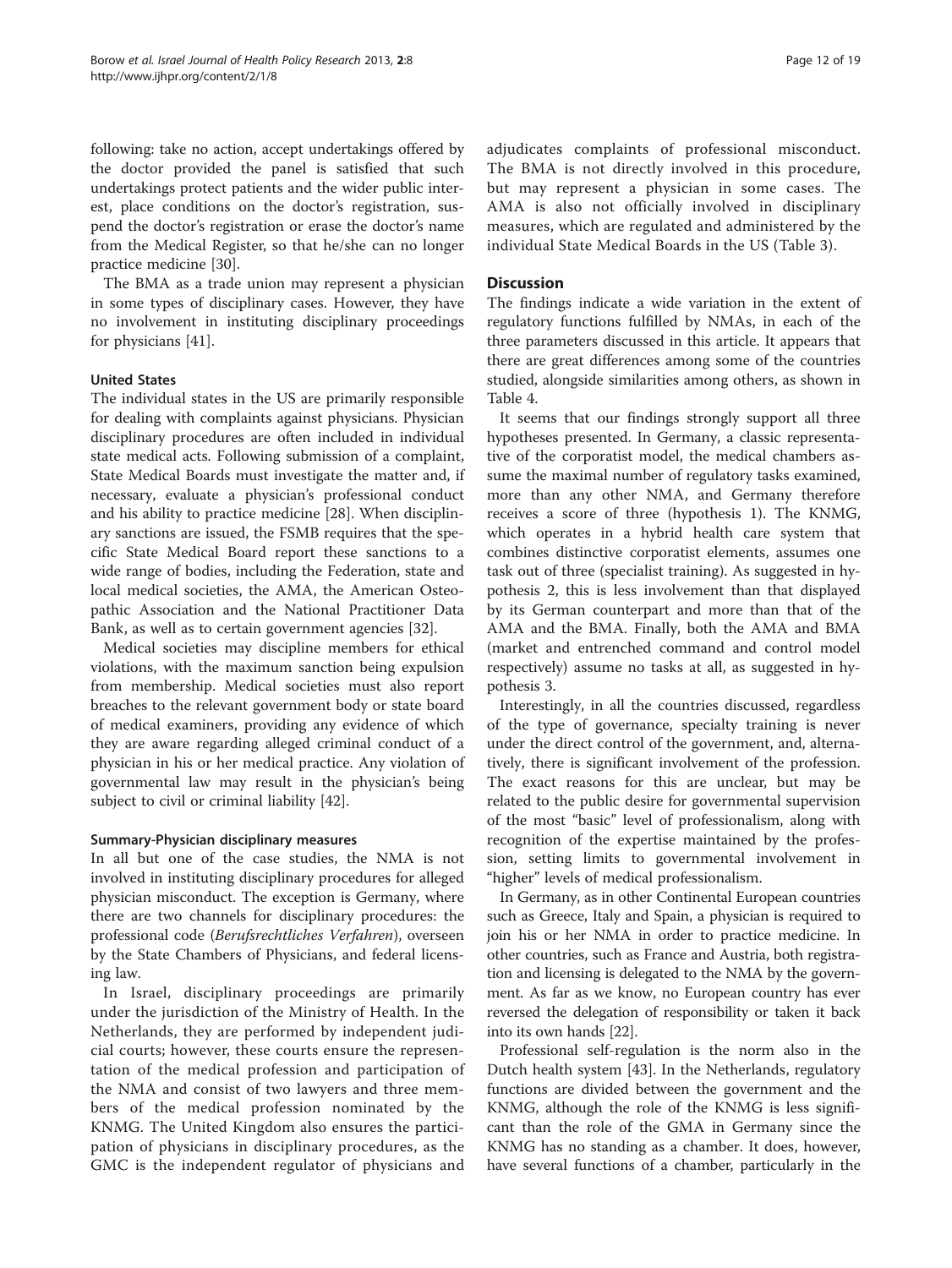#### <span id="page-12-0"></span>Table 3 Disciplinary procedures

| Legislation                                                                                                                                                  |                                       | Responsibility NMA involvement                                                                                                                                                                                                     | <b>Maximum sanction</b>                                                                                                                                                                     | <b>Minimum</b><br>sanction              | <b>Ethical breaches</b>                                                                                                                                    |
|--------------------------------------------------------------------------------------------------------------------------------------------------------------|---------------------------------------|------------------------------------------------------------------------------------------------------------------------------------------------------------------------------------------------------------------------------------|---------------------------------------------------------------------------------------------------------------------------------------------------------------------------------------------|-----------------------------------------|------------------------------------------------------------------------------------------------------------------------------------------------------------|
| <b>GERMANY</b>                                                                                                                                               |                                       |                                                                                                                                                                                                                                    |                                                                                                                                                                                             |                                         |                                                                                                                                                            |
| Two possible disciplinary<br>procedures: one under the<br>professional code<br>(Berufsrechtliches Verfahren)<br>and the other under<br>federal licensing law | Both the<br>Government<br>and the NMA | In case of an alleged breach<br>of the professional code of<br>conduct, the State Chamber<br>may undertake procedures<br>under professional law.                                                                                   | The Chamber of Physicians<br>may issue a statement of<br>unreliability or unworthiness,<br>often resulting in competent<br>state health authorities<br>revoking the license to<br>practice. | Warning                                 | In case of an alleged breach<br>of the professional code of<br>conduct, the State Chamber<br>may undertake procedures<br>under the professional law.       |
| <b>ISRAEL</b>                                                                                                                                                |                                       |                                                                                                                                                                                                                                    |                                                                                                                                                                                             |                                         |                                                                                                                                                            |
| The Physicians' Ordinance                                                                                                                                    | Government                            | The IMA is not responsible<br>for disciplinary procedures;<br>however they do issue<br>certain sanctions for ethical<br>breaches.                                                                                                  | The Ministry of Health may<br>suspend or cancel a<br>physician's license.                                                                                                                   | Warning                                 | The IMA may issue sanctions<br>for breaches of the IMA<br>Ethical Code.                                                                                    |
| <b>NETHERLANDS</b>                                                                                                                                           |                                       |                                                                                                                                                                                                                                    |                                                                                                                                                                                             |                                         |                                                                                                                                                            |
| The BIG Act                                                                                                                                                  | Government                            | Disciplinary proceedings are<br>performed by independent<br>judicial courts. These courts<br>(tuchtcolleges) consist of two<br>lawyers and three members<br>of the medical profession;<br>the latter are nominated by<br>the KNMG. | Deletion from the BIG<br>registry and withdrawal of<br>the basic medical<br>registration.                                                                                                   | Monetary<br>fine                        | In the case of a breach of<br>the KNMG code of conduct<br>physicians may report their<br>colleagues to the KNMG<br>Council for Disciplinary<br>Proceedings |
| <b>UK</b>                                                                                                                                                    |                                       |                                                                                                                                                                                                                                    |                                                                                                                                                                                             |                                         |                                                                                                                                                            |
| The Medical Act (1983)                                                                                                                                       | <b>GMC</b>                            | The BMA is not involved in<br>instituting disciplinary<br>proceedings for physicians,<br>although they may represent<br>them.                                                                                                      | Suspension or removal from<br>the medical register.                                                                                                                                         | Warning                                 | The GMC may issue<br>warnings to physicians<br>when their practice is not<br>in-keeping with the GMC's<br>quidance on Good Medical<br>Practice.            |
| <b>US</b>                                                                                                                                                    |                                       |                                                                                                                                                                                                                                    |                                                                                                                                                                                             |                                         |                                                                                                                                                            |
| State Medical Practice Acts                                                                                                                                  | State medical<br>board                | When disciplinary sanctions<br>are issued, State Medical<br>Boards are required to report<br>these sanctions to a wide<br>range of bodies, including                                                                               | Disciplinary proceedings<br>differ across states, however<br>in many cases State Medical<br>Boards may revoke or<br>restore licenses.                                                       | Probation<br>or license<br>restrictions | Medical societies may<br>discipline members for<br>ethical standard violations<br>by excluding them from the<br>society. They must report                  |

area of residency training, where the NMA is responsible for the training of residents and the certification and registration of specialists [\[22,28](#page-18-0)]. The body responsible for these functions, known as the board of specialists, was founded in 1961 and since that time has been under the auspices of the KNMG, following a decade of debates between the KNMG and the government as to who would be responsible for such a body [[43\]](#page-18-0). One must note that alongside a long history of self-regulation, the Dutch health system is also characterized by strong government regulation whose main purpose is to control health care costs (for example, strict monitoring of construction of new hospitals and the volume of their activities) [[35](#page-18-0)].

the AMA.

We might have expected the Netherlands to resemble Germany more because of their geographical proximity

and historical influences. After all, the Dutch health care system evolved originally as a Bismarckian system, similar to other European countries. A possible explanation for the difference in the standing of the KNMG and the German medical organizations may be traced to external historical developments.

any breaches to the relevant government body or state board of medical examiners

Some have argued that the roots of modern representative medical associations date back to the formation of European guilds in the 12th and 13th centuries, and corporatism is merely a reincarnation of those guilds, with control over training, specialization, experience and therefore, the profession [[6\]](#page-18-0). The Dutch guilds, for example, were dissolved in 1798 by the government established after the French Revolution. The KNMG was established about 50 years later, in 1849. Conversely, in large parts of Germany, the hold of the French was weak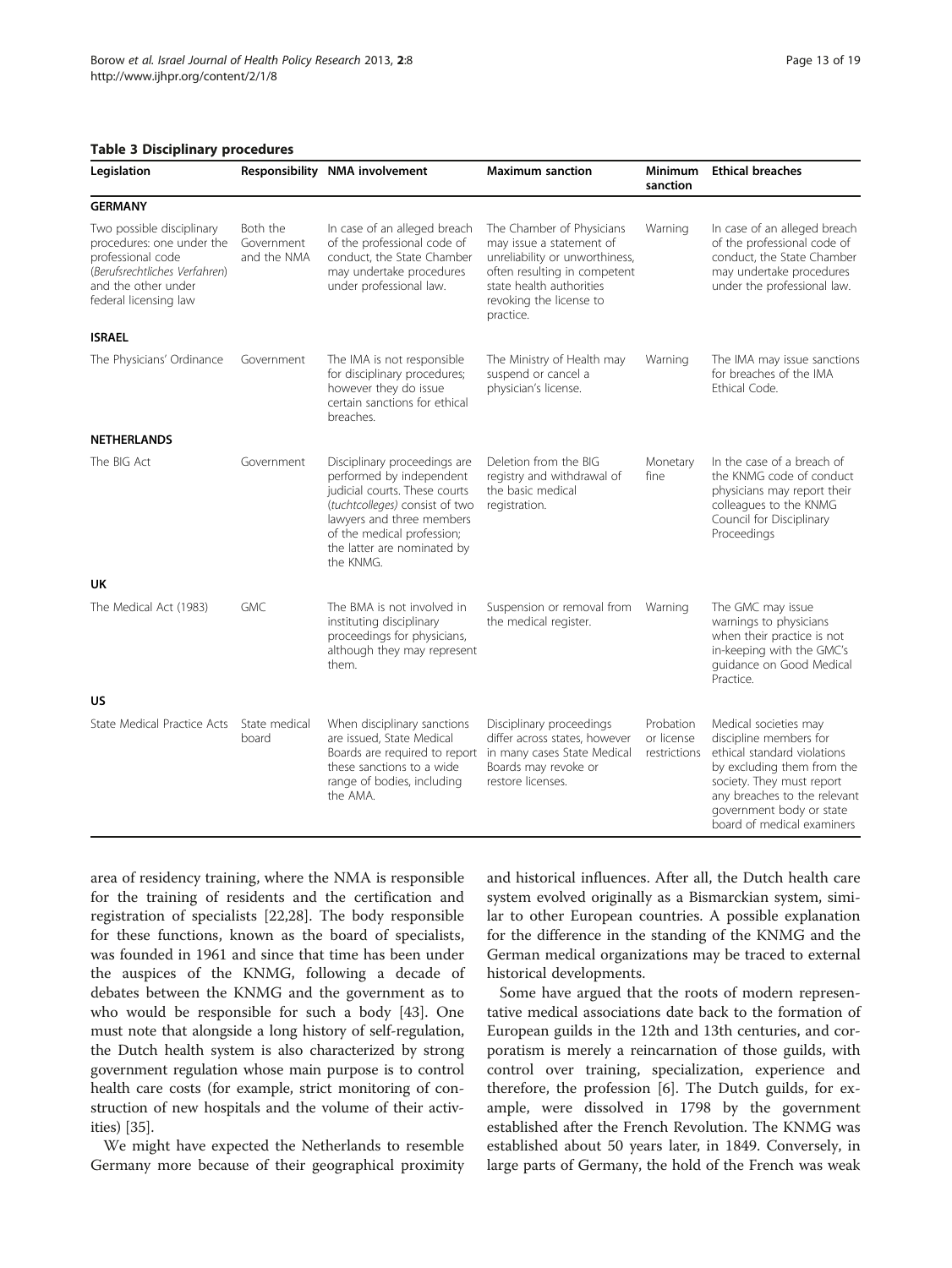<span id="page-13-0"></span>

| <b>Table 4 Summary</b> |  |  |  |  |  |  |
|------------------------|--|--|--|--|--|--|
|------------------------|--|--|--|--|--|--|

| Country            |                                       | Mode of Governance Licensing and registration | <b>Specialty</b><br>training | Disciplinary procedures                     | Score (Number of areas in<br>which NMA is involved) |
|--------------------|---------------------------------------|-----------------------------------------------|------------------------------|---------------------------------------------|-----------------------------------------------------|
| Germany            | Corporatist                           | Government-NMA                                | <b>NMA</b>                   | Government-NMA                              | 3                                                   |
| Israel             | Hybrid (with<br>corporatist elements) | Government                                    | <b>NMA</b>                   | Government                                  |                                                     |
| <b>Netherlands</b> | Hybrid (with<br>corporatist elements) | Government                                    | <b>NMA</b>                   | Government                                  |                                                     |
| UK                 | Entrenched command<br>and control     | GMC                                           | <b>GMC</b>                   | GMC.                                        | 0                                                   |
| US                 | Market                                | State medical board<br>(Independent agency)   | ABMS (Non-<br>profit)        | State medical board<br>(Independent agency) | 0                                                   |

and therefore the German guilds continued to function undisturbed for a long period after their counterparts in the Netherlands were disbanded [[10](#page-18-0)]. It is possible that this may at least partially explain why professional medical associations in Germany have a more "guild-like" character than the KNMG, and in their modern form even merited the status of a chamber.

In the United States market system, on the other hand, the business sector holds a prominent place in the national economy. This might affect, even indirectly, the greater involvement of private-public initiatives (usually by non-profit organizations) in the health system, and the collaboration between government and non-governmental organizations. Stacey argues that in the American system, as opposed to the German system, the State consciously distances itself from interference with the economy, and simultaneously distances other bodies, including professional associations, from similar intervention [\[8\]](#page-18-0). Therefore, essential medical regulatory activities are carried out by bodies such as the state medical boards, which on one hand function on behalf of the states, but which essentially have the standing of independent agencies within the health system of each individual state. Similarly, the ABMS is a non-profit organization unaffiliated with any governmental sector, but also not an integral part of the AMA.

It is also worth mentioning that US physicians have often viewed themselves as solo practitioners, not part of any collective association. We can assume that this strong sense of personal freedom possessed by American doctors combined with the nature of the American economy as a private business oriented system have limited the role of the AMA as a regulatory body.

In the UK, where the government is responsible for the provision and financing of health care services through the NHS, the regulatory model differs from that in the US or Germany. The BMA influences health policy in Britain, and is regarded by the government as a serious partner in decision making. Nonetheless, the BMA is defined as a trade union rather than a chamber.<sup>e</sup> Although the Association represents physicians and promotes their interests, the responsibility for regulatory functions is delegated by the government to the GMC, the body statutorily responsible for regulation and quality assurance in medicine. The GMC, founded in 1858, represents a long tradition of state-sanctioned professional-led regulation in the UK. This arrangement served both the medical profession and the state in the frame of a socio-political bargain; the physicians gained professional autonomy (albeit not complete) in exchange for their obligation to act in the interest of the public. Whereas the BMA's prime purpose is to serve the interest of the profession, the GMC clearly stems from governmental decisions and statute [[11,44\]](#page-18-0). Moreover, in recent years it seems that the state has strengthened its control over the GMC, increasing the number of lay members in the Council [[45\]](#page-18-0).

It seems that the connection between the involvement of NMAs in regulatory tasks and their assumption of the duty of collective bargaining is a complex one and it is hard to indicate a coherent pattern between them. We believe that this issue deserves further exploration beyond the scope of this paper.

It is interesting to dwell for a moment on the similarities and differences between the UK and Germany regarding the relationship between the government and the profession. In both cases we see that physicians have a certain amount of autonomy, but this autonomy was achieved, and is currently regulated, differently in the two countries. The British model was shaped through efforts of doctors to preserve their autonomy and stave off government regulation. This is evident in the continuing struggle between physicians and the government for dominance over the GMC. In Germany, too, we see a system of selfregulation, but one with characteristics different from those in Britain, one that sports closer collaboration with the government through broad powers on the part of the medical chambers in the various districts. These chambers tend to intervene in the professional life of the doctor and instituted a detailed system of ethical and professional codes, some of which are included in federal statutes [\[18](#page-18-0)].

Whereas self-regulation in Germany means widespread collaboration between the doctors and the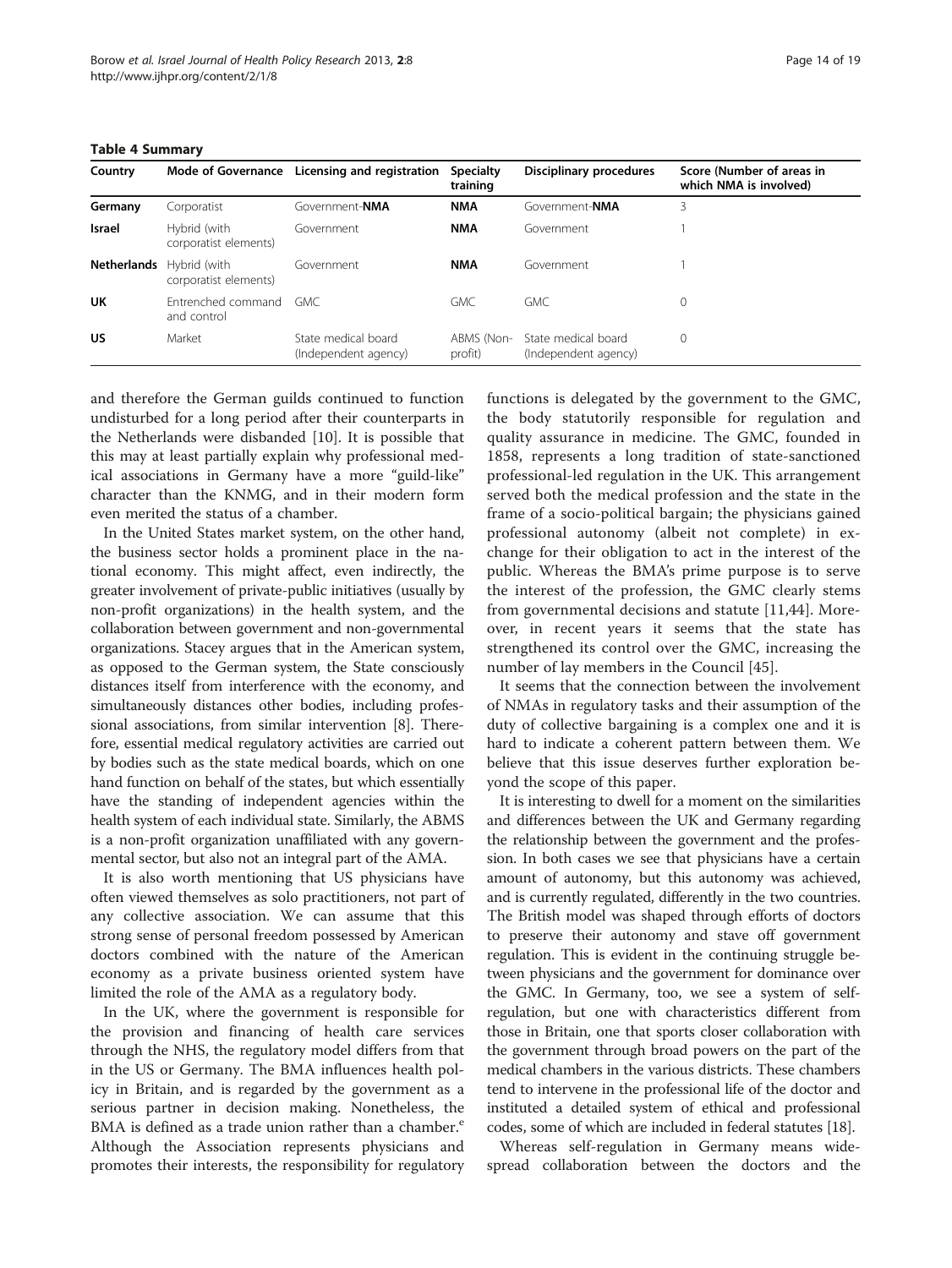government in a variety of regulatory activities, selfregulation in Britain was used as a strategy to create a separate world of governance, closed to the wider audience of the government or the free market. The contrast between the British and the German systems, according to Moran, can be seen in the characteristics of the GMC. The GMC plays a minor role in the health system when it comes to financing and provision of services, and has a narrow self-definition regarding its institutional functions, and consequently, its resources are similarly modest. As a result one can say that the "social contract" between the government and the profession in Germany has greater importance, even legally, than it does in Britain [[18\]](#page-18-0).

From this point of view it is possible to gain perspective on the influence of economic, political and bureaucratic circumstances on the division of labor between NMAs and the government through institutional arrangements shaped and developed throughout history.

#### What about Israel?

Israel is absent from many of the different typologies conducted in the field of health policy over the years. It is difficult to assign a specific paradigm to the country. Those who would assign it a corporatist model point to the organization of the health system as one based on insurance coverage by the sick funds. Those who see it as more of a state system point to the National Health Insurance Law, with its universal character and government regulation of health services. Finally, the steady rise in private expenditures on health, which is one of the highest among OECD countries, brings it closer to a market system, although at this stage this is not the dominant mode of governance.

Nonetheless, when it comes to responsibility for regulatory mechanisms, we see a great similarity between Israel and the Netherlands. Along with Germany, responsibility is divided in all three countries between the government and the NMA. Over the years, this model became fixed as the natural and almost self-evident working model in Israel, although from time to time disagreements would (and still do) arise between the two bodies as to existing boundaries. However, when studying the different international models, it is not at all self-evident why Israel is so similar to those countries based on a corporatist model. Why did Israel not develop a body such as the British GMC, or independent or semi-independent agencies such as in the American model? After all, both the UK and the US always had and continue to have great influence on the political and economic systems in Israel. In order to begin to shed some light on this question, we must understand the roots of the Israeli health care system, as well as how the regulatory model developed to that which is familiar to us today.

The Israeli health care system began developing many years before the founding of the State, and therefore the associations that sprung forth from the medical community preceded national institutions in shaping its character. Already at the start of the twentieth century, thousands of immigrants were treated by a small group of physicians, themselves immigrants from Central and Eastern Europe. In 1909, these physicians numbered a mere 27, and were not connected to any political party or stream [\[46\]](#page-18-0). They performed their work individually, rather than as part of organizations or medical institutions. However, this pattern of individual care did not last long, and beginning in 1911 a number of "sick funds" were established. These provided members with basic health services, both primary care and hospitalization, for a fixed membership fee, and served as an early model of the corporatist system. The Israeli Medical Association (then known as Hebrew Medicinal Society for Jaffa and the Jaffa District, later as The Hebrew Medical Association in the Land of Israel) was founded shortly thereafter, in 1912.<sup>f</sup>

In May 1948, the State of Israel was established and with it, the Ministry of Health, which inherited an already existing and operating health care system. During these years, the medical profession operated under a collectivist and hegemonic model that characterized the first few decades of the State. This model of "building the nation" was first and foremost characterized by having the State as the central source of authority in the establishment of dominant social institutions.

In the context of this hegemonic model, professional groups, among them physicians, did not attain significant social power  $[47].<sup>g</sup>$  $[47].<sup>g</sup>$ 

Against this backdrop of historical, political and social circumstances, the IMA's request to be considered a chamber was rejected. Even before the ink dried on the Israeli Declaration of Independence, on June 1, 1948, the IMA's Central Committee sent a memorandum to the Minister of Justice requesting status as a chamber, meaning that all doctors would be statutorily required to have membership in the Association. As previously noted, the idea of a chamber is not an Israeli invention. German doctors are members of chambers, and this arrangement is the norm in other European countries as well. The defining characteristic of chambers is their statutory authority; similarly, the IMA wanted all doctors to join its rank by law, and the organization, in turn, would maintain high standards of medical and professional ethics, grant and suspend, where necessary, medical licenses, and grant specialty certification. The government, however, rejected the IMA's application and did not grant the hoped for monopoly [\[48\]](#page-18-0). The result was that from then until today the IMA has no real enforcement power or licensing authority over its members. The initial vision of nationalism that reigned in the early years of the State pushed aside the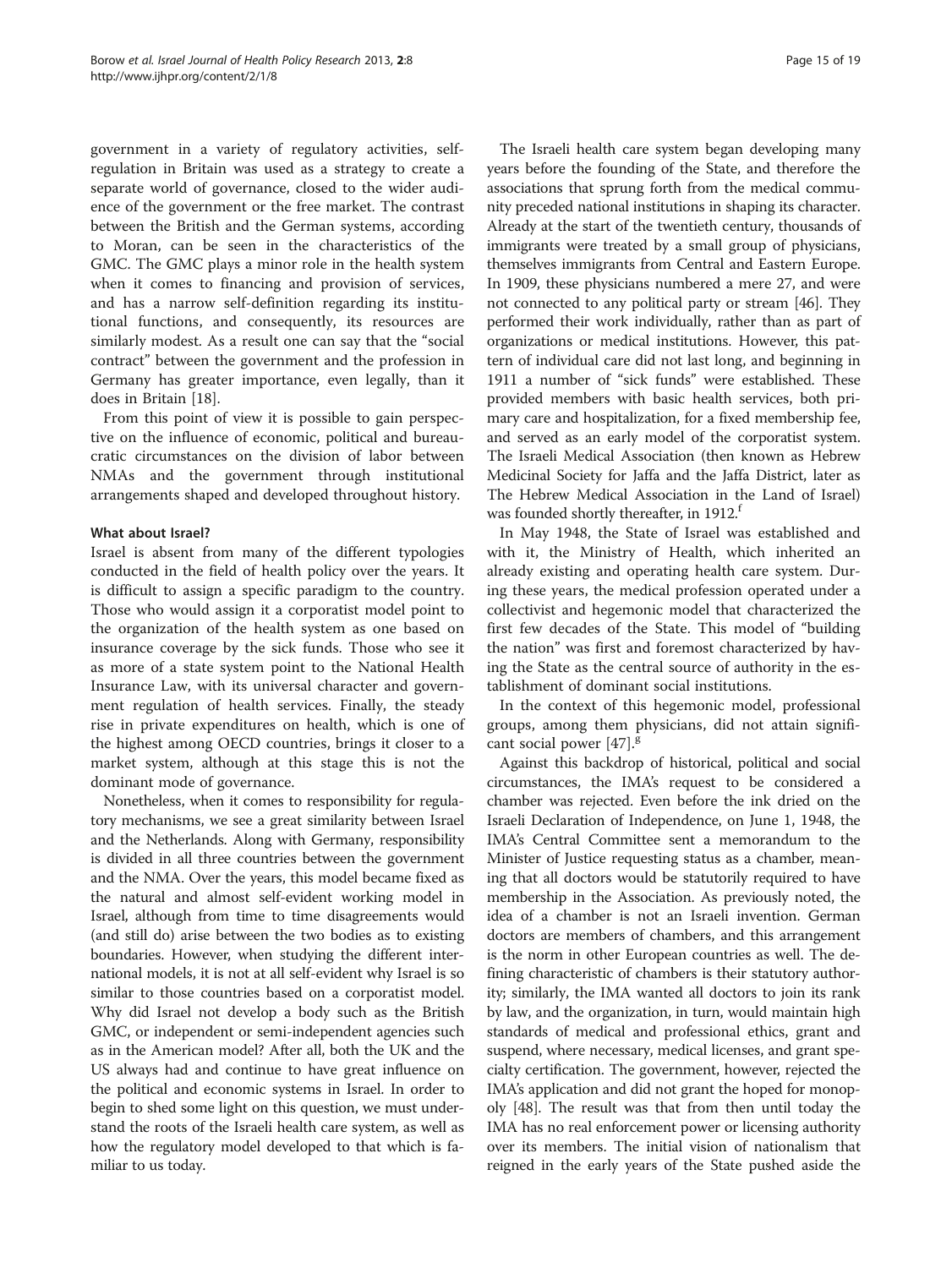medical profession in all things connected to the regulation of the health system and sought to concentrate authority in the hands of government institutions.

In this context, it is interesting to compare Israel and Germany, since a similar process occurred in both, with opposite outcomes. In 1874, three years after the German states were combined into the German Empire, the medical associations approached the governing bodies of the fledgling Empire with a request to establish chambers, membership in which would be mandatory according to federal law. Such chambers already existed in several states before the unification, including Baden, Bavaria and Saxonia, but the doctors sought official recognition from the Empire. To their disappointment, Chancellor Bismarck held that the Reich was not the appropriate framework for establishing such regulation. Despite the lack of federal legislation, in 1878 the profession organized a system of state level chambers as mandatory physicians' organizations alongside voluntary scientific associations. A similar process occurred in most of the German states, which adopted such a policy as a solution to the increasing need for professional discipline among physicians. Although ethical codes existed in the scientific associations, membership in the associations was voluntary and so subscription to the codes could not be optimally guaranteed. The doctors, for their part, saw the establishment of chambers as a means of preventing unfair competition by those practicing without a license [[49\]](#page-18-0). In sum, the German medical associations achieved and preserved the standing of chambers, whereas the IMA did not. This may explain the difference in the level of regulatory involvement between them. At the same time, a similar explanation may serve to clarify the striking similarity between IMA and the KNMG, both of which operate in a hybrid-corporatist system while lacking the formal standing of a chamber, leaving them with only very limited regulatory authority.

Nonetheless, the government hegemony in Israel is not complete. Control over residency and certification was given to the Scientific Council, which is part of IMA. In light of the events described heretofore, one can ask why the governmental hegemony in the area of medical regulation was never completed, and why postgraduate training remained in the hands of the profession.

There is no doubt that satisfactorily answering this question requires in depth historical research; nonetheless, it may well be that the influence of German immigrants played a part in this development, at least to some degree. In 1936, the central scientific committee for the organization of scientific lectures was established. From these modest beginnings developed the Scientific Council of the IMA, with its attendant broad set of

powers [\[50](#page-18-0)]. This occurred at the height of the 5th wave of Jewish immigration to Palestine from Central Europe, known as the "German aliya" (immigration), which was enormously significant in terms of its influence on medicine in Israel. The Central European Jewish immigrant physicians brought about a true upheaval in the area of medicine as a result of the vast differences in the quality of medicine, the type of organization and the professional values they brought with them, as compared to earlier immigrants from Eastern Europe  $[46]$  $[46]$  $[46]$ .<sup>h</sup> From a numerical perspective, Germany was the country of origin of the largest group of immigrant physicians - 35% of the total number of physicians. Furthermore, Germany was the country in which most physicians (68%) at the time studied. By comparison, the next country in terms of number of medical students was Russia, in which only 19% of the immigrant doctors studied [\[51](#page-18-0)].

One of the major differences between the German-Jewish immigrants and their older colleagues was the former group's tendency to specialize in specific fields of medicine, as compared to their predecessors who tended more to be general practitioners. The trend of specialization spread greatly as a result of the arrival of the German-Jewish immigrants, and changed the face of medicine in Israel, particularly in certain fields such as surgery, X-rays and psychiatry [[46\]](#page-18-0). It may be that the scientific dominance of German-Jewish physicians, their predilection for specialization and their attempts to assimilate into the local system the organization and working procedures to which they were accustomed in their country of origin, partially contributed to the establishment of the Scientific Council under the auspices of the IMA.<sup>i</sup>

The Scientific Council is responsible for the postgraduate training and specialization of doctors by law. Thus, in effect, the IMA did end up with some statutory powers (those dealing with specialty certification), similar to the European medical associations, and especially the KNMG.

It is interesting to note that, despite the current situation, retention of specialty certification by the profession is not self-evident. An attempt was made by the government in 2009-2010 to move the Scientific Council from the IMA's jurisdiction to that of the Ministry of Health. In response, the IMA launched a campaign aimed at convincing government officials and members of Knesset of the importance of leaving this responsibility in the hands of the profession. This campaign was successful in thwarting such efforts at least to this point.

#### Conclusion

The regulation of the medical profession differs throughout the world. In Continental Europe, co-operation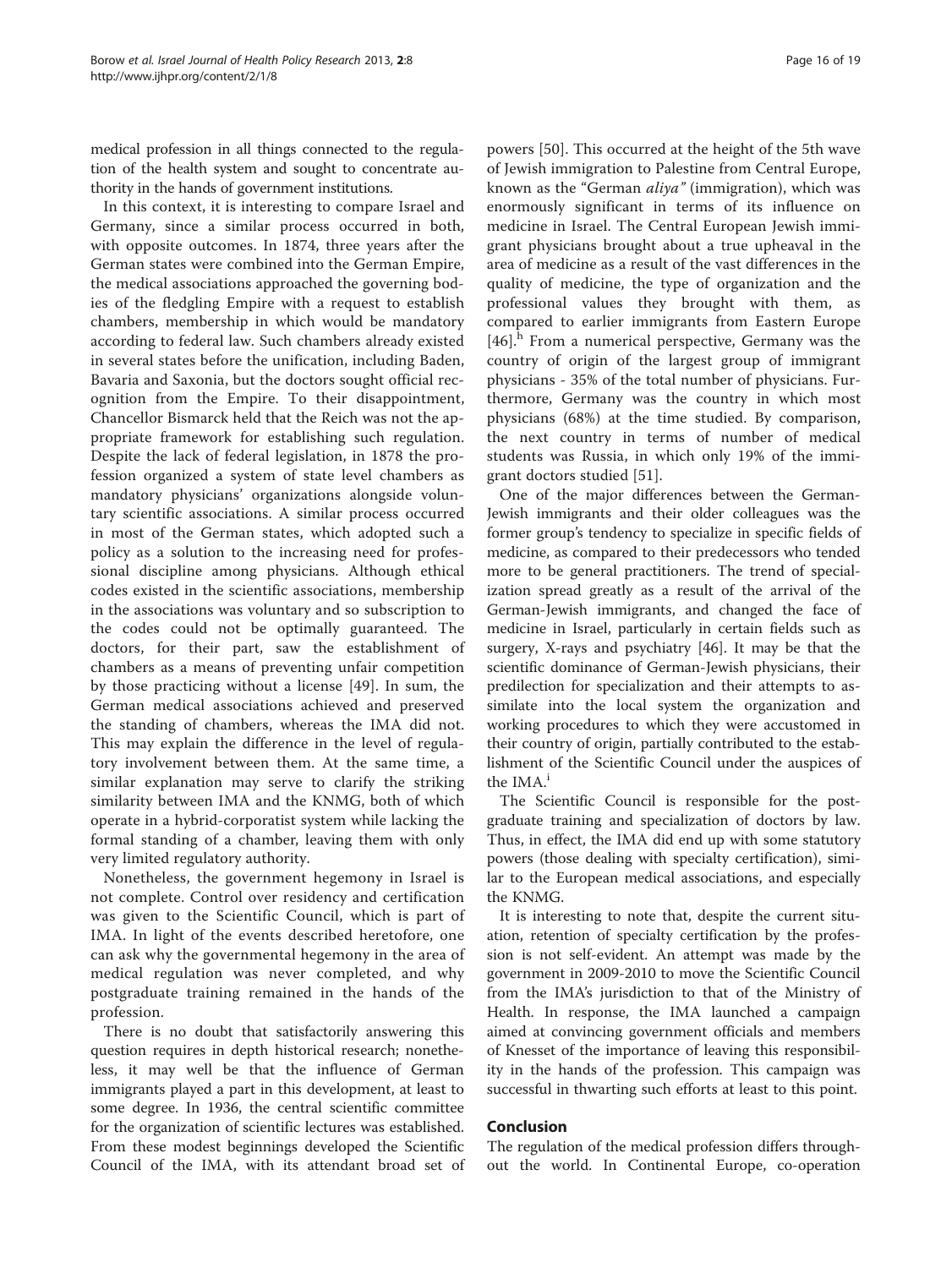between the NMA and the government is more common. This kind of regulatory model reflects the corporatist political-economic system historically rooted in countries such as Germany, and at least to some extent in the Netherlands. Conversely, in the US, where the private sector is more prominent, the state consciously distances itself from interference with the economy, and simultaneously distances other bodies, including professional associations, from similar intervention.

Accordingly, the AMA does not itself assume regulatory functions, leaving these for independent nongovernmental bodies in the health care system. In the UK, the BMA is defined as a trade union and the GMC fills the regulatory missions delegated to it by the government.

Considering the far-reaching American influence on Israeli economy and politics and the long period of British rule in Palestine, the current European-like regulatory model in Israeli medicine is not self-evident. As we have suggested, for historical and ideological reasons, the Israeli health care system evolved initially as a corporatist German-like model. With the establishment of the State of Israel, this model encountered a strong social-political regime that aspired to impose a statist regulatory approach and exclude professional elites from holding powers of strategy, economy and administration. This may explain the state's refusal to grant IMA the standing of a chamber, as opposed to the standing of the German physician organizations. It may also explain the striking similarity between IMA and the KNMG – both organizations operate in a hybrid-corporatist system while lacking the formal standing of a chamber, leaving them with only limited regulatory authority.

Finally, as we mentioned earlier, context and culture are deciding factors in the development of health systems. The Israeli case, as well as the others, illustrates the potential roles of history and ideology in shaping contemporary regulatory models. We would like to see this issue further explored through historical and comparative research, with the hope of finding additional explanations for the regulatory path that has evolved in Israel.

# **Endnotes**

<sup>a</sup>In certain countries, some form of recertification/revalidation is required after a fixed number of years. There are wide differences in the recertification schemes. In some cases doctors may be required to present a notice of 'good standing', stating that no complaints have been issued against them; in others, they must aver that they have taken part in Continued Medical Education (CME) and/or Continued Professional Development (CPD).

<sup>b</sup>Chambers are self-governing statutory bodies that represent the interests of their members, monitor compliance to professional standards and are responsible for specialty training and continuing medical education. However, the chamber does not actually grant or suspend medical licenses.

Students from specific countries recognized by the Ministry of Health are exempt from the licensing exam. The Ministry is currently looking into expanding this list of exemptions in order to combat the physician shortage.

<sup>d</sup>The Fitness to Practice procedure is outlined in the 1983 Medical Act and the Fitness to Practice Rules of  $2004.$ 

On one hand, the BMA and the AMA are similar in their lack of participation in regulatory activity. On the other hand, the BMA differs distinctly from the AMA, in that it is also a trade union. In that respect the BMA somewhat resembles its European counterparts, representing its members in collective bargaining and negotiating wages and work conditions (although in Germany, the chambers generally do not engage in collective bargaining themselves, but concentrate on their regulatory missions, leaving wage bargaining in the hands of other corporatist bodies - the regional statutory health insurance physician associations) [\[20](#page-18-0)].

f Further historical background can be found in [Appendix.](#page-17-0)

<sup>g</sup>This observation nonetheless raises an interesting question, namely: how is it that the Israeli Bar Association (IBA) managed to secure such broad autonomy for its members? The Israeli Bar Association Law was first enacted in 1961 and took effect in 1962, 18 years after the first draft and 14 years after the establishment of the State, and following countless obstacles and reservations. It is a precedent setting law and the first of its kind in Israel. According to Dr. Yehoshua Rottenstreich, the first chairman of the IBA, the law was the result of a political coup, good connections and no small amount of luck. Support for the Bar Association Law among Knesset members was achieved in exchange for legal assistance with the defeat of a different bill, The Inheritance Law, which did not sit well with many of the members [\[52\]](#page-18-0). One can say that the establishment of the IBA as an independent statutory entity was achieved in spite of the government's position, and not because of it, and in any event does not represent the general approach of the time towards groups perceived as "social elitists". <sup>h</sup>

hNote that despite the name given to this aliya, immigrants from Germany, Austria and Czechoslovakia represented only one fourth of all immigrants between the years 1933-1939, and numbered between 50,000- 60,000 persons [[53\]](#page-18-0). <sup>i</sup>

Nonetheless, we must not exaggerate the power of their immediate impact, keeping in mind that German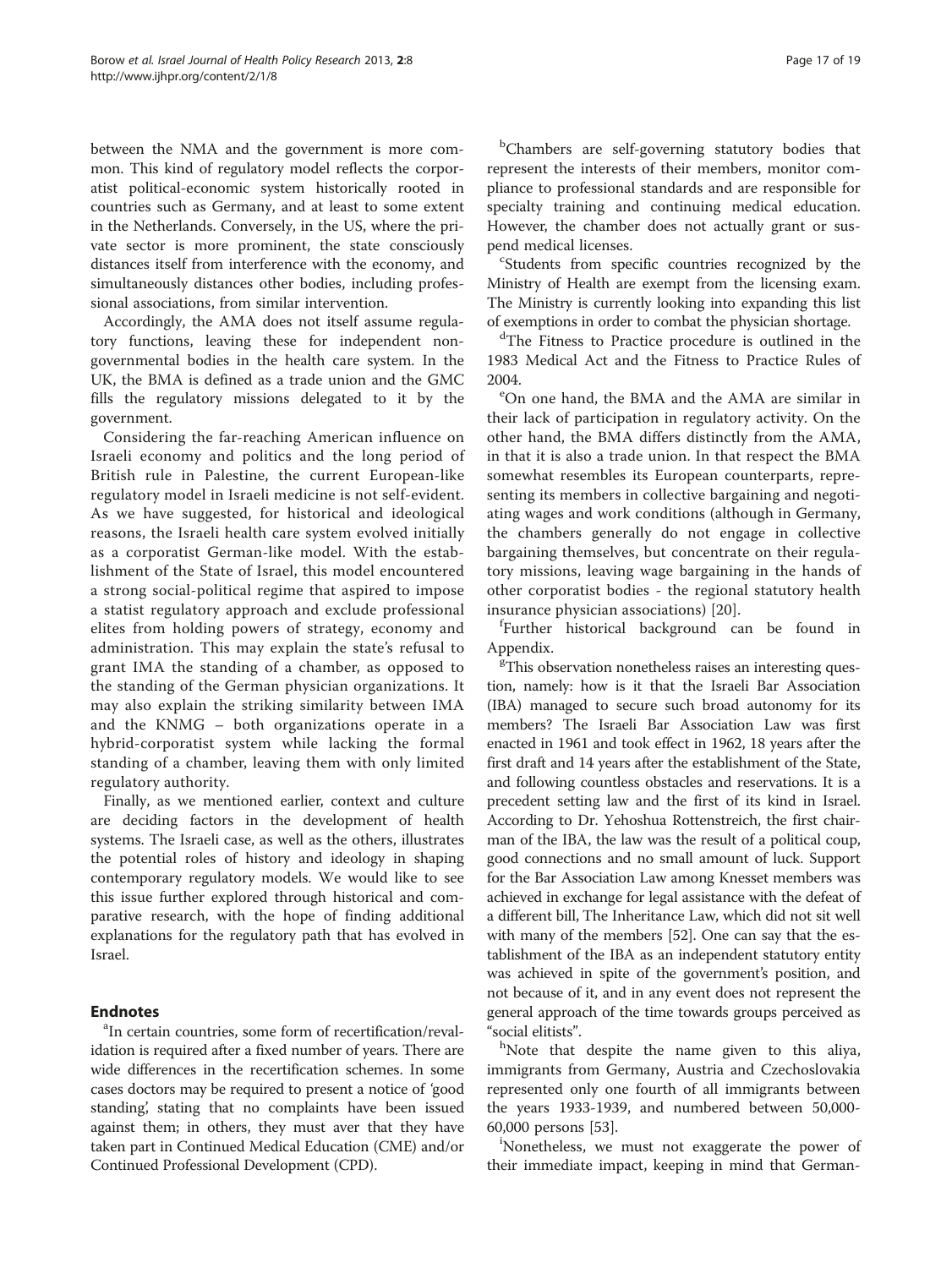<span id="page-17-0"></span>Jewish physicians were newly arrived immigrants from a completely different geographical and cultural region, struggling against difficult conditions. Many of them weren't employed at first, as the market was flooded with specialists in a very short period of time [[54\]](#page-18-0).

# Appendix -Historical background to the development of medicine in Israel

In 1909, there were only 27 physicians in what was then Palestine, and these were not connected to any political party, organizations or institutions, but rather performed their work individually. In 1911, the Workers Health Fund Kupat Holim Clalit (today the Clalit Health Services) was founded, and the Israeli Medical Association (then known as Hebrew Medicinal Society for Jaffa and the Jaffa District, later as The Hebrew Medical Association in the Land of Israel) was founded shortly thereafter, in 1912. Between the years 1911-1915 a number of sick funds were established in Palestine by socialist-imbued Jewish pioneers working as day laborers in Jewish agricultural settlements. The funds provided members with basic health services, both primary care and hospitalization, for a fixed membership fee. In 1921 the sick funds amalgamated and began operating under the auspices of the Jewish Labour Federation (Histadruth), a trade union framework founded a year earlier, in 1920. Kupat Holim became a Labour Federationowned entity, controlled and operated under Labour Federation management, and designed to serve the health needs of trade union members and their families [\[55](#page-18-0)].

The collective organization of the health system at the turn of the century expressed not only the immediate need for health services, in light of serious diseases such as malaria, but also the ideology of the socialist pioneers that rejected any professional model that was not collective. In this way, common ground was found between the objective needs and the socialist world view of the Zionist establishment in the Jewish community in Palestine during the British rule. The health system in the Palestine Jewish community of the 1920's was built from scratch by two organizations: one philanthropic, the American Zionist Women Organization "Hadassah", and the second voluntary, Kupat Holim. Most of the immigrant physicians were absorbed by these two organizations and employed under collective work agreements, largely preempting the need for the establishment of a private medical infrastructure [[46,56](#page-18-0)].

Clearly, the evolving health care system of the Jewish community in Palestine took the form of a corporatist model at that stage, providing essential medical services and fulfilling the collective vision of the pioneers. This to some extent explains the difference between the regulatory model in Israel and that in the US. It also sheds light on the difference between the Israeli model and its British counterpart, despite the lengthy period of the

British rule in Israel and its wide influence on the Israeli legal system.

In May 1948, the State of Israel was established and the newly formed Ministry of Health inherited an already existing and operating health care system. During these years, the medical profession operated under a collectivist and hegemonic model that characterized the first few decades of the State. This model of "building the nation" was first and foremost characterized by having the State as the central source of authority in the establishment of dominant social institutions. The economic, medical, legal and military systems and even the individual saw themselves as recruits of the national, collective goals and were subordinate to them [\[47\]](#page-18-0). Then Prime Minister David Ben Gurion tried to impose a governmental model, successfully implemented in the military and educational systems, on the already operating health system, but this idea was rejected by the Histadruth Labor Union, which held great political power In point of fact, health insurance coverage remained in the hands of public, non-governmental institutions, due to a series of differences that arose over the years between the Ministry of Health and the Clalit sick fund [[57](#page-18-0)].

#### Competing interests

The authors declare they have no competing interests.

#### Authors' contribution

The authors jointly conceived of the concept and design of the paper. MG focused primarily on data collection and drafting the empirical sections of the paper. BL focused primarily on the methodological, historical and theoretical sections of the paper. MB was primarily responsible for data integration and editing. All authors read and approved the final manuscript.

#### Authors' information

Malke Borow is the director of the Division of Law and Policy at the Israeli Medical Association, which covers the fields of law, health policy and international relations. She holds a BA in psychology from Queens College/ CUNY and a JD from Columbia University in New York. Baruch Levi is a researcher of health policy at the Israeli Medical Association. He holds a BA in Economics and International Relations from the Hebrew University in Jerusalem, an MA in Political Science from Tel Aviv University and is currently working on his PhD about the effects of economic policies on public health.

Michelle Glekin is an International Relations Officer at the Israeli Medical Association. She holds an MA in psychology from the University of Edinburgh.

#### Acknowledgments

The authors would like to acknowledge the assistance of and thank Dr. Leonid Eidelman, IMA President, Adv. Leah Wapner, IMA Secretary General and Dr. Udi Cantor, Director of the Division of Medical Policy, IMA, for their invaluable support and guidance with this work. Thank you also to Prof. Shifra Shvartz, Dr. Bruce Rosen and the anonymous reviewers for their valuable comments.

#### Received: 4 July 2012 Accepted: 5 February 2013 Published: 20 February 2013

#### References

1. The American Medical Association website. [http://www.ama-assn.org/ama/](http://www.ama-assn.org/ama/pub/ama-president-blog/road-dr-carmel.page?plckController=Blog&plckBlogPage=BlogViewPost&UID=967c531f-d6a6-4756-908e-70b00c4946e8&plckPostId=Blog%3a967c531f-d6a6-4756-908e-70b00c4946e8Post%3a49e0e1cb-37f0-4d2c-9d3e-3a58c0115599&plckScript=blogScript&plckElementId=blogDest) [pub/ama-president-blog/road-dr-carmel.page?plckController =](http://www.ama-assn.org/ama/pub/ama-president-blog/road-dr-carmel.page?plckController=Blog&plckBlogPage=BlogViewPost&UID=967c531f-d6a6-4756-908e-70b00c4946e8&plckPostId=Blog%3a967c531f-d6a6-4756-908e-70b00c4946e8Post%3a49e0e1cb-37f0-4d2c-9d3e-3a58c0115599&plckScript=blogScript&plckElementId=blogDest) [Blog&plckBlogPage = BlogViewPost&UID = 967c531f-d6a6-4756-908e-](http://www.ama-assn.org/ama/pub/ama-president-blog/road-dr-carmel.page?plckController=Blog&plckBlogPage=BlogViewPost&UID=967c531f-d6a6-4756-908e-70b00c4946e8&plckPostId=Blog%3a967c531f-d6a6-4756-908e-70b00c4946e8Post%3a49e0e1cb-37f0-4d2c-9d3e-3a58c0115599&plckScript=blogScript&plckElementId=blogDest)[70b00c4946e8&plckPostId = Blog%3a967c531f-d6a6-4756-908e-](http://www.ama-assn.org/ama/pub/ama-president-blog/road-dr-carmel.page?plckController=Blog&plckBlogPage=BlogViewPost&UID=967c531f-d6a6-4756-908e-70b00c4946e8&plckPostId=Blog%3a967c531f-d6a6-4756-908e-70b00c4946e8Post%3a49e0e1cb-37f0-4d2c-9d3e-3a58c0115599&plckScript=blogScript&plckElementId=blogDest)